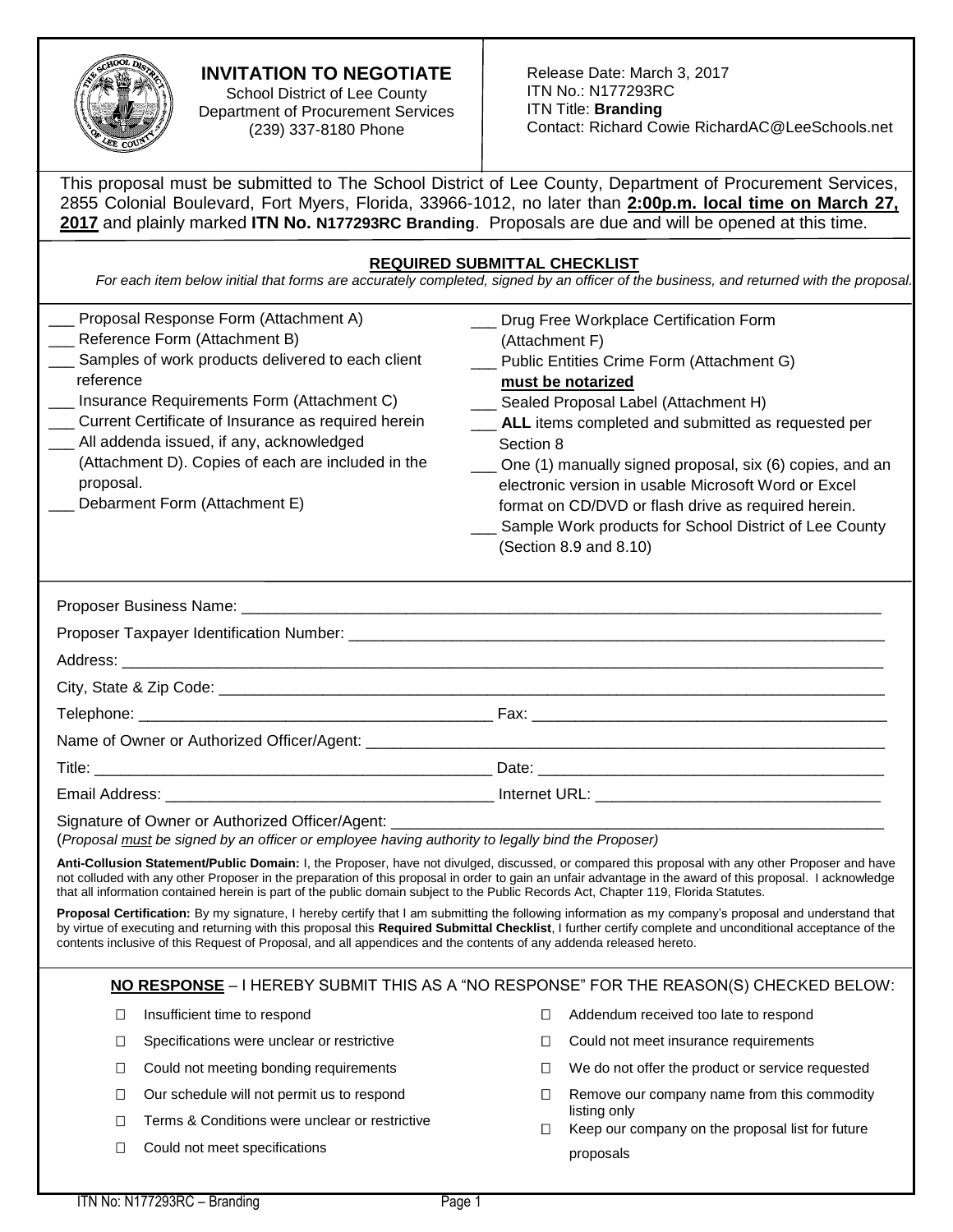# **TABLE OF CONTENTS**

# Page

| 3  |
|----|
| 10 |
| 11 |
|    |
|    |
| 14 |
| 17 |
| 18 |
|    |
| 21 |
|    |
|    |
| 24 |
|    |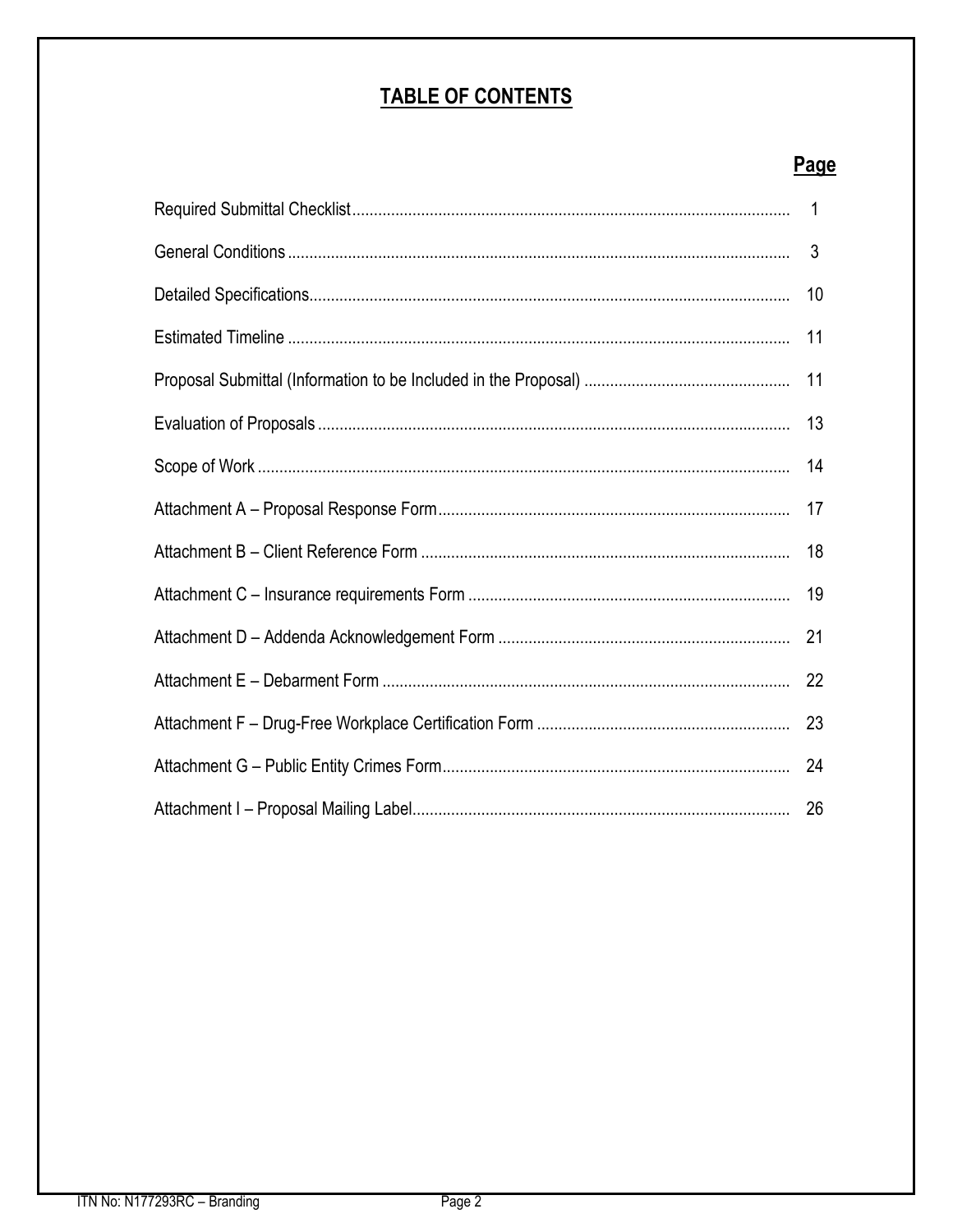## **GENERAL CONDITIONS**

Proposer: to ensure acceptance of the proposal follow these instructions.

- 1. **Sealed Proposal Requirements:** The "Invitation to Negotiate" sheet must be completed, signed, and returned with each proposal. Proposers must submit one original, manually signed proposal 7. signed by a representative authorized to legally bind the Proposer to the provisions herein; additional copies as required in the detailed specifications; one electronic version on CD/DVD or flash drive identical to the original in PDF format; and all attachments and forms completed as required herein. Additional proposal submittal requirements may be defined in the detailed specifications herein. Unless otherwise specified, Proposers must use the form(s) furnished by The District. **Proposals received that fail to comply with these submittal requirements may not be considered for award.**
- 2. **Definitions:** for the purpose of this Invitation to Negotiate (ITN), the following words and phrases shall have these meaning:
	- a) "District" shall mean The School District of Lee County, Florida.
	- b) "Proposer" shall mean any person, firm or corporation who submits a proposal pursuant to this ITN.
	- c) "Consultant" shall mean the successful proposer(s), whether a corporation, partnership, individual or any combination thereof, and its, their or his successors, personal representatives, executors, administrators, and assignees.
- 3. **Proposer's Responsibility: It is the responsibility of the Proposer to obtain all pages of the ITN package and all attachments thereto, together with any addenda to the ITN package that may be issued prior to the ITN due date.** Proposers are required, before submitting their proposal, to obtain and carefully examine the ITN specifications and to completely familiarize themselves with all of the terms and conditions. Ignorance on the part of a Proposer will in no way relieve them of any of the obligations and responsibilities which are a part of this proposal.
- 4. **Proposal Submittal:** All proposals shall be typewritten or filled in with pen and ink. Proposals having erasure or corrections must be initialed by the Proposer in ink. All proposals must be signed in ink by an officer or employee having authority to legally bind the Proposer. All proposal pricing shall be on the response form provided herein and signed by an authorized officer of the company. By signing, Proposer attests that they fully understand there will be no recourse for negligence or oversight for not doing so. Completed proposal must be submitted in a sealed envelope.
- 5. **Specification Precedence:** If a conflict exists between the general conditions and the detailed specifications, then the detailed specifications shall prevail.
- 6. **Public Entity Crime:** Pursuant to Florida Statute 287.133, a person or affiliate who has been placed on the convicted Consultant list proposal on a contract to provide any goods or services to a public entity, may not submit a proposal on a contract with a public entity for the construction or repair of a public building or public work, may not be awarded or perform work as a Consultant, supplier, subcontractor, or consultant under a contract with any public entity, and may not transact business with any public entity in excess of the threshold amount provided in Section 287.017, for CATEGORY TWO, for a period of 36 months from the date of being placed on the convicted Consultant list.

Proposers shall complete and submit with their Proposal the complete, accurate, and notarized statement required by Section 287.133, Florida Statutes, Public Entity Crimes Statement, provided

herein. Failure to submit a properly completed and notarized form shall be cause for submittal to be judged non-responsive.

- Specification Variances: For purpose of evaluation, the Proposer shall indicate any and all variances from specifications, terms and/or conditions regardless of how slight. If variations are not stated in the proposal, it shall be assumed that the proposed product or service fully complies with the specifications, terms and conditions herein.
- 8. **Requests for Clarifications:** Any and all questions regarding this ITN, whether technical, procedural or otherwise, must be submitted in writing to the attention of the Procurement Agent designated herein, seven (7) business days prior to the ITN due date, unless otherwise stated in the specifications. All such interpretations and supplemental instructions will be in the form of written addenda to the ITN documents. No correction or clarification of any ambiguity, inconsistency or error in the ITN terms, conditions or specifications will be made to any Proposer orally. Only the interpretation or correction so given by the Procurement Agent, in writing, shall be binding. Proposers are advised that no other source is authorized to give information concerning, explaining, or interpreting the ITN documents. If a Proposer should be of the opinion that the meaning of any part of the proposal specifications are uncertain, obscure, or contains errors or omissions, they should report such opinion to the Procurement Agent in writing no more than three (3) days after the receipt of the documents.
- Delivery of Proposal: One proposal clearly marked "Original", copies as required herein and an electronic version on CD/DVD or flash drive identical to the original in a useable Microsoft Word or Excel format, of response must be furnished and arrive no later than 2:00 PM., local time, on or before the due date specified on the cover sheet of this ITN, to be considered. Proposals shall be organized and shall include necessary information as to be in full compliance with the ITN specifications. The District reserves the right to reject and not consider any proposal that is not submitted in accordance with the ITN general conditions, specifications or ITN submittal requirements. The response shall be submitted in a sealed envelope addressed to The School District of Lee County, Department of Procurement Services. 2855 Colonial Blvd., Fort Myers, FL 33966-1012.
	- a) If a proposal is delivered in person, Proposer must follow the District's security access procedures as follows: park in visitor's parking area; enter building through front door; present proposal to Procurement Department representative for official date/time stamping.
- b) Proposals received by telephone, telegraph, electronic mail, or facsimile machine shall not be accepted unless stated in the special conditions of this ITN.
- following a conviction for a public entity crime may not submit a 10. **Proposal Opening:** Proposal openings shall be public at the date and time stated in the ITN at the Department of Procurement Services of The School District of Lee County, 2855 Colonial Blvd., Fort Myers, Florida 33966-1012, unless otherwise indicated.
- submit proposals on leases of real property to a public entity, may not 11. **Proposals Received Late:** It is the Proposers responsibility to assure that the proposal is received by the Department of Procurement Services prior to the opening date and time specified. Any proposal received after the opening date and time will be promptly returned unopened and shall not be considered for award. The District will not be responsible for proposals received late because of delays by a third party delivery service; e.g., U.S. Mail, UPS, Federal Express, etc.
	- 12. **Processing Time:** It is understood that the normal proposal processing time shall be 90 days after the opening date of this ITN,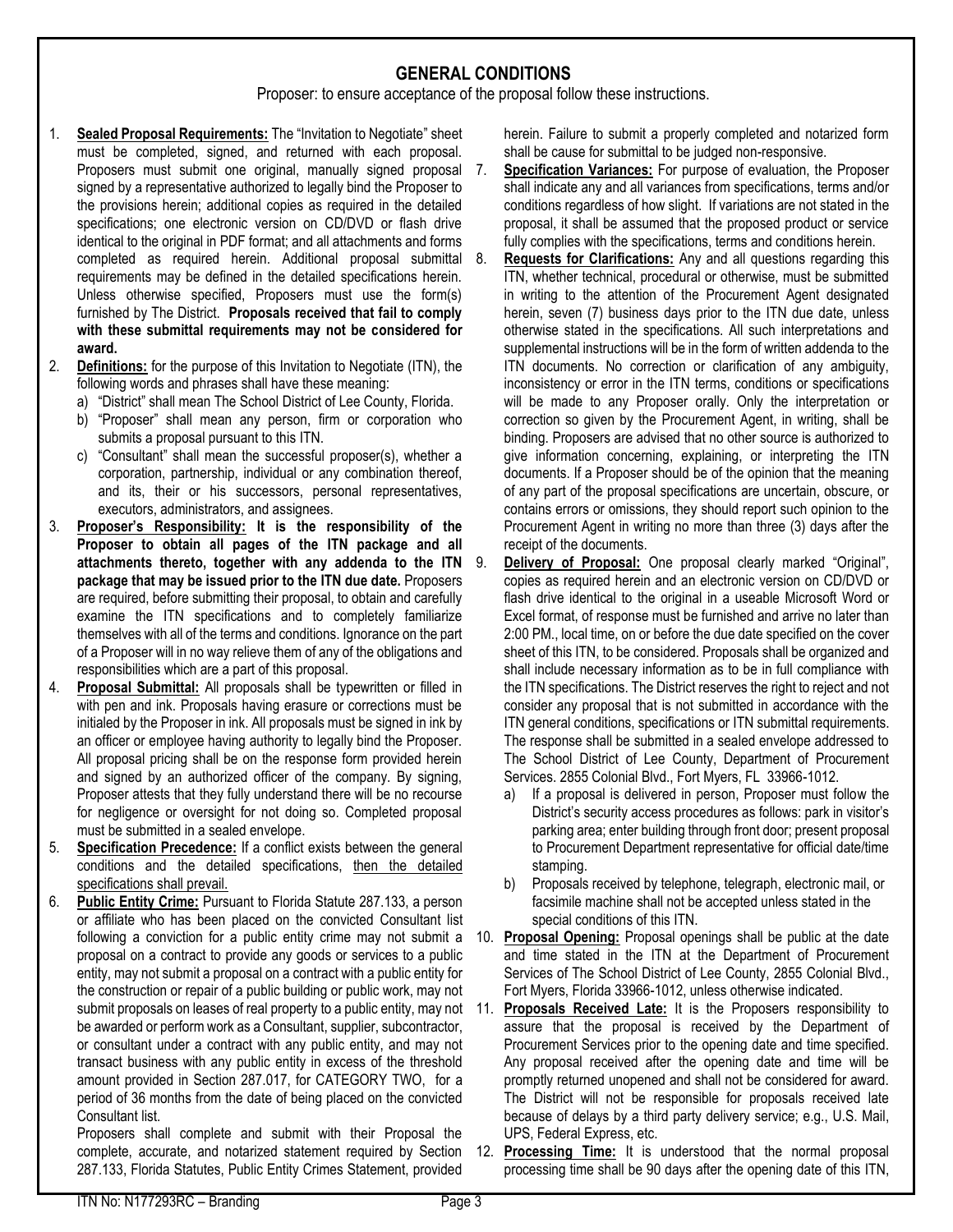and that prices reflected by the proposal will be firm through the proposal processing time and the delivery of items awarded.

- 13. **Original and Renewal Term:** The award resulting from this ITN shall be in effect for the term defined in the detailed specifications commencing upon Board approval or until new proposals are taken and awarded. The award resulting from this ITN (or any portion thereof) has the option of being renewed as defined in the detailed specifications, or extended for a period up to 180 days, upon mutual agreement of both parties, under the same terms and conditions as the original award. The District, through its Department of Procurement Services, will, if considering a renewal or extension, request a letter of intent to renew or extend from one or more awardees, prior to the end of the current contract period. The awardees will be notified when the recommendation has been acted upon by The District. At the request of the District and upon written agreement by both parties, the original or a renewal term may be extended for up to 180 days. The Proposer agrees to these conditions by signing its proposal.
- 14. **Lobbying:** Proposers are hereby advised that they are **not** to lobby with any District Personnel or Board Members regarding this ITN. All inquiries must be written and directed to the Department of Procurement Services.
	- a) Lobbying is defined as any action taken by an individual, firm, association, joint venture, partnership, syndicate, corporation, and all other groups who seek to influence the governmental decision of a Board Member or District personnel on the award of this contract. Lobbying by any Proposer or any individual on behalf of a Proposer will result in rejection/disqualification of said proposal.
	- b) Violation of this provision regarding lobbying may also result in disqualification of the Proposer from participation in competitive solicitations with The District for the duration of the document contract period or for some other term, at the recommendation of the Director of Procurement and as acted upon by the Superintendent and the School Board, as appropriate.
- 15. **Prompt Payment Discount:** Cash discount for prompt payment of invoices, if offered, shall not be considered in evaluating proposals and making awards. Cash discount terms, if offered in the proposal, must be clearly indicated on each invoice.
- 16. **Brands:** Proposers shall indicate, for each item proposed, the name and model of the brand being proposed. Use of brand names, trade names, make, model, manufacturer, or Consultant catalog number in the specifications is for the purpose of establishing a grade or quality of material only. It is not The District's intent to rule out other competition; therefore, the phrase "OR APPROVED EQUAL" is added, unless otherwise indicated in the specifications. However, if a product other than specified is proposed, it is the Proposer's responsibility to submit, with the proposal, samples, descriptive literature and/or detailed specifications which illustrate the product sufficiently for evaluation. Proposals received without this information, or with insufficient information, as determined by the evaluation committee, may not be considered. If the words "ONLY" or "NO SUBSTITUTES" appear in the specification, then no other brands, trade names, makes, models or manufacturers shall be considered. The District shall be the sole judge concerning the merits of proposals submitted. Once an item is awarded from this proposal to a Proposer, no substitution of brands shall be permitted. If a Proposer does not indicate what he is offering in the proper blank and if the Proposer is successful in being awarded the item(s) then the Proposer shall be obligated to furnish the item(s) specified by The District.
- 17. **Warranty/Guarantee:** All materials and/or services furnished under this proposal shall be warranted by the Consultant, distributor and

manufacturer to be free from defects and fit for the intended use. Unless otherwise requested, the items proposed must be new and equal to or exceed specifications. The manufacturer's standard guarantee or warranty shall apply. During the guarantee or warranty period, the Consultant must repair and/or replace the unit without cost to The District with the understanding that all replacements shall carry the same guarantee or warranty as the original equipment. The Consultant shall make any such repairs and/or replacements immediately upon receiving notice from The District.

- 18. **Proposal Evaluation and Award:** Proposals shall be reviewed in accordance with the ITN specifications and conditions and the best interest of the District. The District reserves the right to accept or reject any or all proposals in part or in whole, waive minor variations, informalities, irregularities, omissions or technicalities, request new proposals, and/or consider alternate proposals which meet the general specifications set forth. Proposals which contain any alteration, addition, conditions, limitations, unauthorized alternates or show irregularities of any kind may be rejected by the District. The District reserves the right to award proposals on such products and/or services it deems will best serve the District's best interest from the standpoint of price, quality, and suitability for the intended purpose and any other determining factors.
	- a) Proposals will be evaluated, scored and ranked based on the written responses to the proposal grading criteria specified herein. Based on the rankings, one or more firms may be selected to commence negotiations. The District reserves the right to create, and select proposers from a "short list" in order to enter into final contract negotiations with one or more Proposers, with the intent of awarding a contract and producing terms and conditions to reflect the outcome of the negotiations. The District reserves the right to negotiate individually or collectively with the top ranked firms, and to evaluate, score and rank Proposers who enter into final contract negotiations, based on the grading criteria specified herein. Proposers invited to negotiate shall make available at each and every negotiation their representatives with the responsibility and authority to legally commit the Proposer to final terms and conditions. Proposers are cautioned to present their best offer with their proposal as the District may select a proposal for award without further negotiation.
	- b) After final evaluation, ranking, and/or negotiation of one or more proposals, a tabulation of the responses with intent to award shall be posted for review by interested parties at the office of the Department of Procurement Services and shall remain posted for a period of no less than three (3) days. This information shall also be posted on School District of Lee County's website http://www.leeschools.net/procurement.
	- c) A recommendation for award will be presented to the Superintendent, and subsequently to the School Board for consideration. The School Board exercises the authority to accept or reject proposals.
- 19. **Notification of Award/Purchase Orders:** Upon Board approval to award a contract, participating Proposers, successful and unsuccessful, shall be notified of the award configuration in writing by the Department of Procurement Services. Proposers who are awarded a contract resulting from this ITN are cautioned not to provide goods or services to any District site or to any District employee prior to receiving purchase orders issued by the District's Department of Procurement Services. Notification of Award is not to be construed as authorization to provide goods or services.
- 20. **Contract Documents:** The submission of a proposal constitutes an offer by the Proposer. Upon Board approval the Department of Procurement Services will issue a letter of award. The District does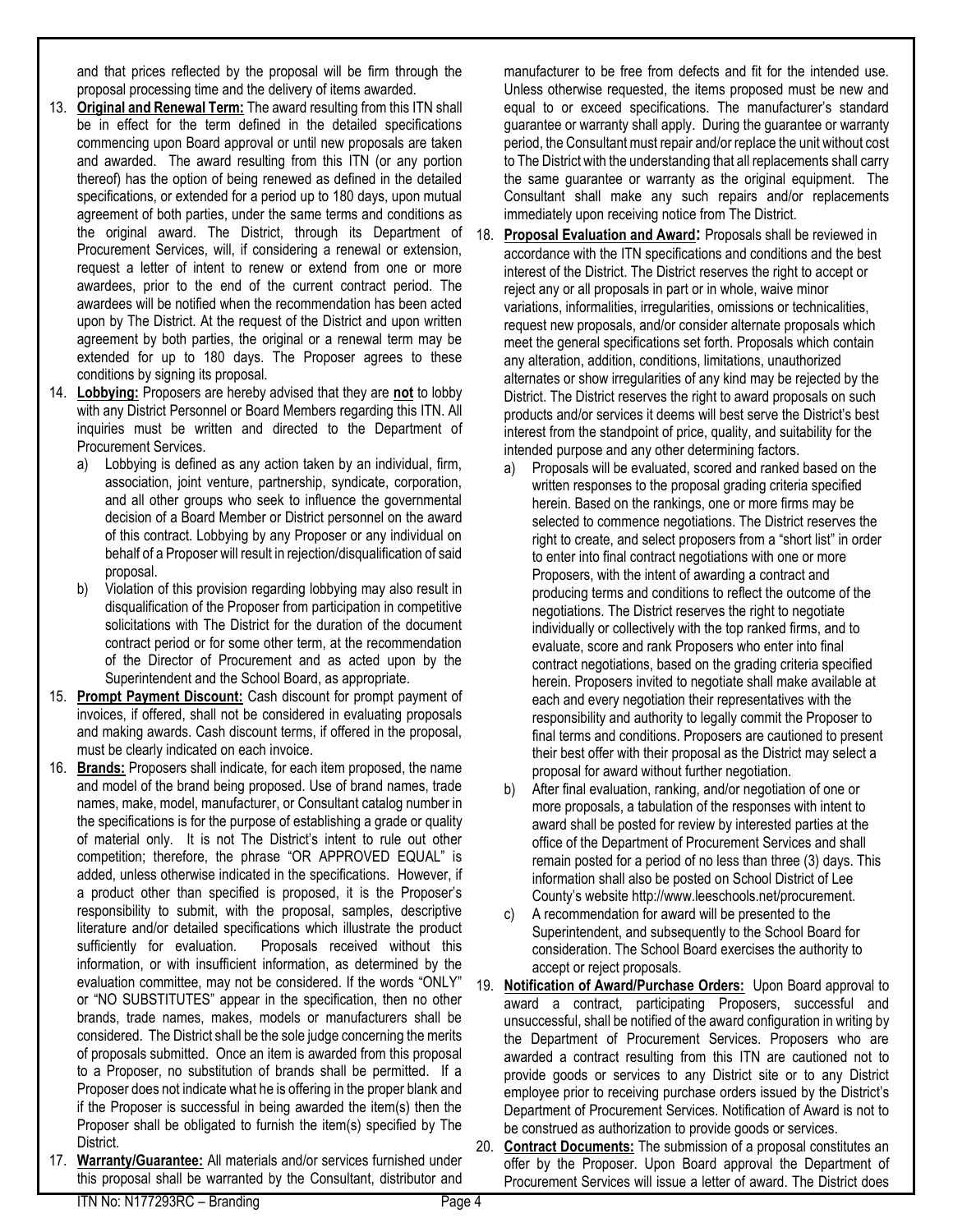not anticipate issuing a specific contract document for this award, however the District does reserve the right to request the Proposer enter into a separate contract if determined to be in the best interest ITN, any addenda to this ITN, the submitted proposal, revisions to such documents agreed upon by both parties in writing during the negotiation process, and the corresponding purchase order(s) and change order(s) will constitute the complete agreement between the successful Proposer and the District. If a specific contract document is requested by the District, it shall be included with the above mentioned items as part of the contract agreement. Each proposal is received with the understanding that an acceptance in writing by The District of the offer to furnish any or all of the services and materials described shall constitute a contract between the Proposer and The District. This contract shall bind the Proposer to furnish and deliver the services and materials quoted, at the prices stated and in accordance with the condition of said accepted proposal. It is agreed that the Proposer will not assign, transfer, convey or otherwise dispose of the contract or its right, title or interest in or to the same, or any part thereof, without previous consent of The District and any sureties.

- 21. **General Information about the District:** The District and its School Board of Lee County were created pursuant to Section 4, Article IX of the Constitution of the State of Florida. The District is an independent taxing and reporting entity managed, controlled, operated, administered, and supervised by District school officials in accordance with Chapter 1001, Florida Statutes.
	- The School Board consists of five elected officials responsible for the adoption of policies, which govern the operation of District public schools. The Superintendent of Schools is responsible for the administration and management of the schools within the applicable parameters of State Laws, State Board of Education Rules, and School Board policies. The Superintendent is also specifically delegated the responsibility of maintaining a uniform system of records and accounts in the District by Section 1001.51, Florida Statutes as prescribed by the State Board of Education.
	- b) The School District of Lee County serves the entire area of the county, including the cities of Bonita Springs, Cape Coral, Fort Myers, Fort Myers Beach and Sanibel. The District's enrollment is approximately 80,000 K-12 students. With approximately 11,500 employees (including full-time, part-time, substitutes, short-course instructors, and hourly employees), the School District is the largest employer in Lee County.
- 22. **Price Adjustments:** The District may, in its sole discretion, make an equitable adjustment in the contract terms and/or pricing if pricing or availability of supply are affected by extreme and unforeseen volatility in the marketplace, that is, by circumstances that satisfy all of the following criteria:
	- a) The volatility is due to causes wholly beyond the Consultant's control
	- b) The volatility affects the marketplace or industry, not just the particular Consultant's source of supply
	- c) The effect on pricing or availability of supply is substantial
	- d) The volatility so affects the Consultant that continued performance of the contract would result in substantial loss or financial hardship.

The determination as to whether a situation represents "extreme" volatility of the marketplace and/or whether the effect on pricing or availability is "substantial" shall be solely at the discretion of the District. Requests for adjustments must be made to the Director of Procurement Services within twenty four hours after receipt of an order from the District for the affected

product and will not be considered more than once in a 120-day period. For contracts with an initial award period exceeding one (1) year, prices shall remain firm for the first year.

of the District. If a specific contract document is not requested, this 23. **Substitutions:** Should a particular product become unavailable after award due to discontinuance by manufacturer, extreme market demand or inability of manufacturer to produce the product for a certain period of time, or quality or compatibility as solely determined by the District, Consultant may propose a substitute product to the District. The Consultant shall provide specifications for the proposed substitute product, or if requested by the District, a sample of the proposed substitute. Consultant will also provide documentation as to the unavailability of the original awarded product to the District for its review. Such a substitute will only be considered if the District has a continued need for the product within a specified time frame where the original awarded product will be unavailable. Whether a substitute is necessary and whether the proposed substitute is acceptable are solely within the discretion of the District.

24. **Consultant Performance:** The Consultant shall provide competent, suitable, qualified personnel to perform any project required by the ITN. The Consultant shall at all times maintain good discipline and order while on District property**.** Consultant employees and subcontractor employees (if authorized) assigned to this project must be pre-screened and will be thoroughly reviewed for but not limited to current certification and documentation.

- a) The Consultant shall furnish all equipment, labor, transportation, construction equipment and machinery, tools, appliances, fuel, power, heat, light, telephone, water and sanitary facilities and incidentals necessary for the execution, testing, initial operation and completion of any project unless otherwise specified.
- b) The Consultant shall be responsible for the appearance and demeanor of all personnel assigned to the project and shall require that all employees wear shirts with visible company logo and personal identification of the individual employee. Uniforms and/or dress code shall be inclusive of, but not limited to, neat and clean company uniforms or attire that are appropriate and easily identifiable. District identification badges shall be worn and clearly visible while on any District property.
- c) The Consultant's personnel shall have no contact with students or school staff, other than administrative staff or designated representatives, with the exception of emergency situations. The Consultants employees shall refrain from using foul, abusive, or profane language on District property.
- d) Upon arrival and departure onto any District school campus, the Consultant's employees shall enter their company information into the School Log Book provided in the Administrative office of each campus.
- e) The Consultant's personnel shall be aware that all District sites are smoke free areas. The use of tobacco products is prohibited on any property owned by The District. Consultant's personnel shall be aware that it is illegal to have in one's possession any illegal drug or alcoholic beverage while on District property.
- f) Consultant shall strictly limit its operations to the designated work areas and shall not permit any employees to enter any other portions of District property without District's expressed prior written consent.
- g) All employees are prohibited from distributing any papers or other materials upon District property, and are strictly prohibited from using any District telephones or other office equipment.
- h) All employees shall enter and leave District facilities only through the ingress and egress points designated, from time to time, by The District.
- i) The Consultant shall be responsible for the removal of all trash and debris occasioned by this contract. Failure to adhere to this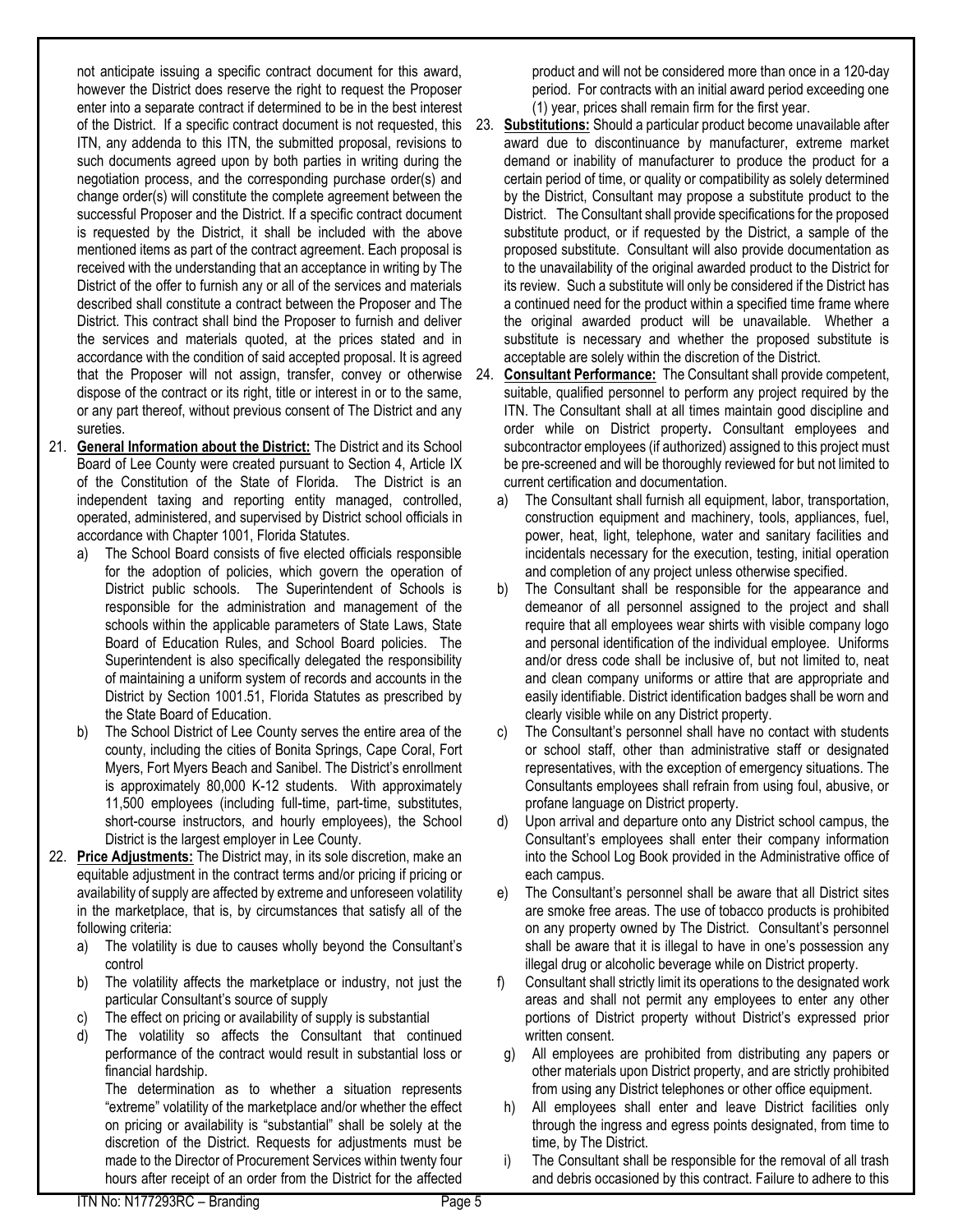requirement will result in the costs of the performance of this work by others being charged to the Consultant.

- j) The Consultant shall be responsible for all damages caused by the Consultant and shall be held responsible for replacing or repairing any damage due to negligence on their part to any person(s) and/or property. The District may withhold payment or make such deductions as deemed necessary to insure reimbursement or replacement for loss or damage to property.
- k) Any existing surface or subsurface improvements, including, but not limited to, pavements, curbs, sidewalks, pipes, utilities, footings, structures, trees and shrubbery, not indicated in the contract documents to be removed or altered, shall be protected by Consultant from damage during the prosecution of any project. Any such improvements so damaged shall be restored by Consultant to condition at least equal to that existing at the time of Consultant's commencement of any project.
- Consultant acknowledges that work may be performed at a particular project site where The District simultaneously is conducting and continuing its operations upon the same site. In such event, Consultant shall coordinate its work so as to cause no unreasonable interference with or disruption to The District's operations. The District may perform other work related to any particular project at the site by The District's own forces, have other work performed by utility owners or let other direct contracts.
- m) If during the performance of any project, Consultant or any subcontractor, sub-subcontractor, agent, employee or anyone else for whom Consultant is legally liable, causes a disruption to any Utilities service to other facilities or customers within a project area, Consultant shall take all actions necessary and required to immediately restore such Utilities service. If Consultant fails to take such immediate actions The District shall have the right to take whatever actions it deems necessary and required to immediately restore the disrupted services, and all costs incurred by The District as a result thereof shall be reimbursed to The District by Consultant within five (5) business days of written demand for same from The District.
- n) Consultant is responsible for the safety and protection of all persons and property on or about the project site during the progress of any project. Further, it is Consultant's responsibility to protect from damage or loss all material and equipment to be incorporated into any project which may be stored off the project site. Consultant shall develop and implement, in accordance with the requirements of the contract documents (including any District rules or regulations), a safety plan for any project, as required. Consultant shall comply with all applicable codes, laws, ordinances, rules and regulations of The District and any public body having jurisdiction over any project, including all of their safety codes, laws, ordinances, rules and regulations. If Consultant observes that the Contract Documents are at variance therewith, it shall promptly notify The District in writing.
- o) When requested, Consultant shall cooperate with any ongoing District investigation involving personal injury, economic loss or damage to The District's facilities or personal property therein.
- p) Proper safety barricades, protective, and covering devices shall be used to divert traffic and protect personnel. Normal safety signs, necessary lighting and temporary fencing/barricades around work areas shall be installed and maintained in accordance with OSHA requirements while the work is in progress. Materials must be secured in accordance with OSHA regulations when not in use.
- The Consultant shall be responsible for instructing their employees in all safety measures. All equipment used by the

Consultant shall be free from defects or wear that may in any way constitute a hazard to any person or persons on District property. At no time shall equipment be operated without guards, shields, or other manufactures recommended safety accessories in place and functioning as intended by the manufacturer. All current OSHA safety standards shall be reinforced including, but not limited to, the following rules:

- i. All OSHA and Federal required safety equipment shall be installed and functioning on all equipment.
- ii. All equipment shall be in sound working condition and must meet all OSHA Safety Standards. All workers shall be aware of and trained in the operation of all safety equipment required for this project.
- iii. The Consultant shall ensure that employees are equipped with proper safety items such as glasses, hard hats, gloves, etc.
- iv. All incidents on campus involving District property or personnel shall be reported to the Director of Maintenance Services Department and the Campus Administrator immediately upon occurrence.
- v. All debris shall be removed to an environmentally approved landfill or recycling center.

#### **FAILURE TO COMPLY WITH ANY OF THE ABOVE**  PERFORMANCE REQUIREMENTS MAY RESULT **TERMINATION OF CONTRACT.**

- 25. **Inspection, Identification and Acceptance:** Consultants shall be responsible for delivery of items in new condition meeting specification at point of destination. Consultants shall file with the carrier all claims for breakage, imperfections and other losses. If the material and/or services supplied to The District is found to be defective or does not conform to specifications, The District reserves the right to cancel the order upon written notice to the seller and return the product to the seller at the seller's expense.
- 26. **Bid Bonds and Performance Bonds:** Bid bonds, when required, shall be submitted with the bid in the amount specified in the detailed specifications. Bid bonds will be returned to unsuccessful proposers. After acceptance of a proposal, the District will notify the successful proposer to submit a recorded payment and performance bond in the amount specified in the detailed specifications.
- 27. **Worker's Compensation:** Consultants shall obtain and maintain during the life of the contract Workers' Compensation Insurance in compliance with Chapter 440, Florida Statutes for all of his employees employed on the project. In case any work is sublet, Consultant shall require subcontractors similarly to provide Workers' Compensation Insurance.
- 28. **Cancellation/Termination:** In the event any of the provisions of the contract awarded as a result of this ITN are violated by the Consultant, the Superintendent or designee will give written notice to the Consultant stating the deficiencies and unless the deficiencies are corrected within ten (10) calendar days, recommendation may be made to the Board for immediate cancellation. Upon cancellation hereunder the Board may pursue any and all legal remedies as provided herein and by law. The Board reserves the right to terminate any contract resulting from this invitation at any time and for any reason, upon giving seven (7) days prior written notice to the other party. If said contract should be terminated for convenience as provided herein, the Board will be relieved of all obligations under said contract. The Board will only be required to pay to the Consultant that amount of the contract actually performed to the date of termination. Repeated instance of failure to perform may result in cancellation of the contract and removal of the Proposer from consideration on other District contracts for the duration of the document contract period or for three years, whichever is longer, at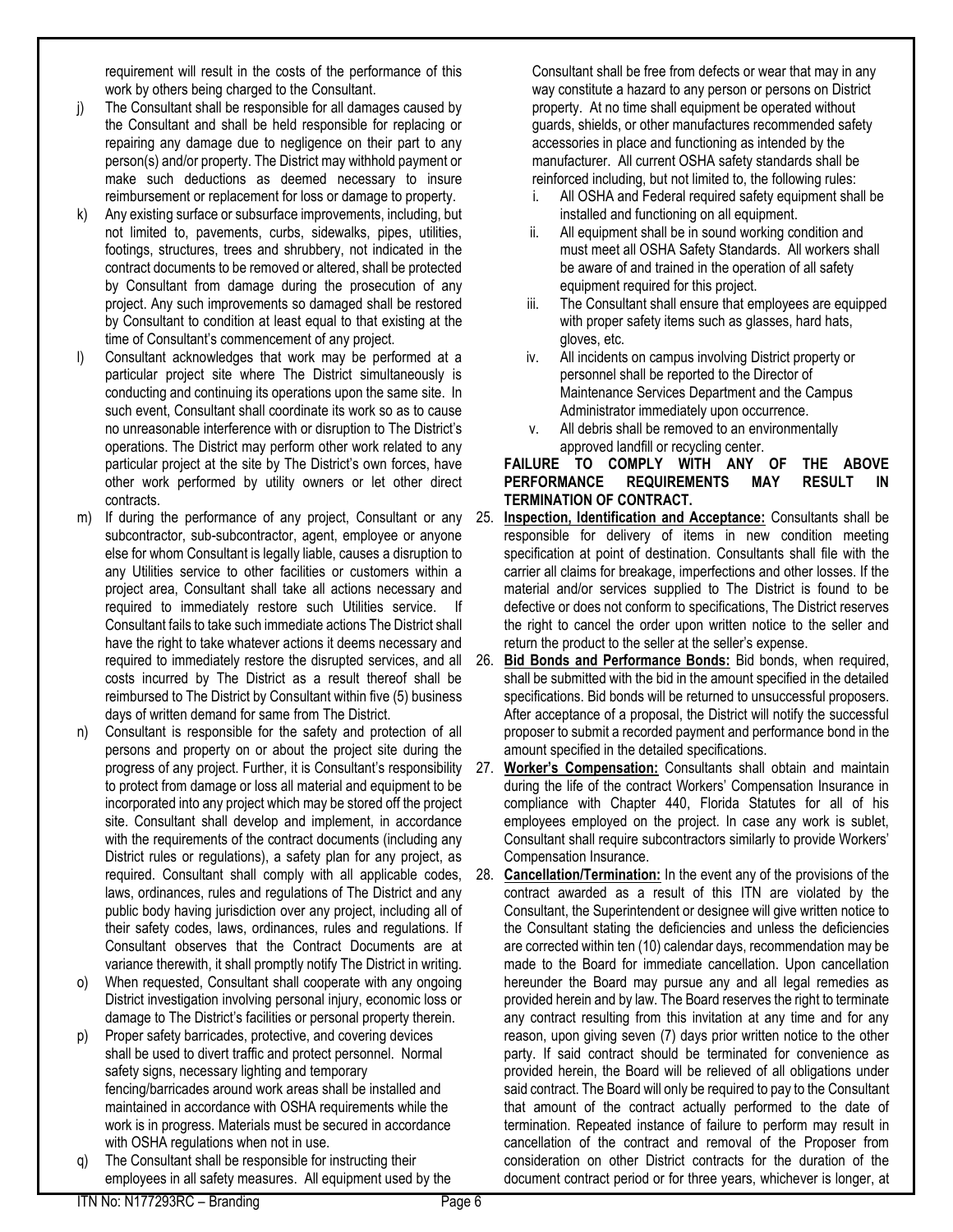the discretion of the Director of Procurement. The contract may be terminated in accordance with Section 287.135, Florida Statutes, by the District if:

- a) Consultant is found to have submitted a false certification concerning inclusion on a Scrutinized Companies List;
- b) Consultant has been placed on the Scrutinized Companies that Boycott Israel List, or is engaged in a boycott of Israel;
- c) Consultant has been placed on the Scrutinized Companies with activities in Sudan List or the Scrutinized Companies with activities in the Iran Petroleum Energy Sector List; or
- d) Consultant has been engaging in business operations in Cuba or Syria.
- 29. **Default:** In the event that the awarded Proposer should breach this contract, the District and the School Board reserve the right to seek all remedies in law and/or in equity.
- 30. **Liability:** Where Consultants are required to enter or go onto District property to deliver materials, perform work or provide services as a result of a proposal award, the Proposer assumes full duty, obligation and expense of obtaining all necessary licenses, permits and insurance, and shall be fully responsible for its own negligent or willful acts or omissions. Refer to the Attachment C (Insurance Requirements form) for the District's insurance requirements.
- 31. **Indemnity: This General Condition of the ITN is NOT subject to negotiation and any proposal that fails to accept these conditions will be rejected as "non-responsive", unless Consultant is entitled to sovereign immunity by action of the Florida Legislature.** The District agrees to be fully responsible for its acts of negligence, or its agents' acts of negligence when acting within the scope of their employment and agrees to be liable for any damages resulting from said negligence. Nothing herein is intended to serve as a waiver of sovereign immunity by the District. Nothing herein shall be construed as consent by the District to be sued by third parties in any matter arising out of any contract. Consultant shall hold harmless and defend the District and its agents and employees from all suits and actions, including attorney's fees and all costs of litigation and judgments of any name and description arising out of or incidental to the performance of this contract or work performed there under. This provision shall also pertain to any claims brought against the District by an employee of the named Consultant, any Subcontractor, or anyone directly or indirectly employed by any of them. The Consultant's obligation under this provision shall not be limited in any way by the agreed upon contract price as shown in this Contract or the Consultant's limit of, or lack of, sufficient insurance protection.
- 32. **Taxes:** The District is exempt from any Taxes. State Exemption Certificate certified on request. State Sales Tax Exemption Certificate is No. 85-8012622066C-4, and Federal Tax Identification is No. 59-6000701.
- 33. **Occupational Safety Hazards Act Requirements:** The Proposer certifies that all material, equipment, etc., contained in the Proposal meets all Occupational Safety Hazards Act (OSHA) requirements. The Proposer further certifies that if he or she is the successful Proposer and the material, equipment, etc., delivered is subsequently found to be deficient pursuant to any OSHA requirement in effect on the date of delivery, all costs necessary to bring the material, equipment, etc. into compliance with aforementioned requirements shall borne solely by the Proposer.
- 34. **Drug Free Workplace/Identical Tie Proposals:** Whenever two or more proposals, which are equal with respect to price, quality and service, are received for the procurement of commodities or contractual services, a proposal received from a business that certifies that it has implemented a drug-free workplace program shall be given preference in the award process. In order to have a drug-

free workplace program, a business shall comply with the requirements of Florida Statute 287.087.

- 35. **Ethics:** All awarded Consultants shall comply with the requirements of law regarding ethics as set forth in Chapter 112, Florida Statutes, rules promulgated by the Florida Commission of Ethics, and District Purchasing and Bidding Policies.
- 36. **Confidentiality:** Proposers shall be aware that all submittals provided with a proposal are subject to public disclosure and will **not** be afforded confidentiality with the exception of "sealed" financial statements.
- 37. **Use of Other Contracts:** The District reserves the right to utilize other District contracts, State of Florida Contracts, contracts awarded by other city or county governmental agencies, other school boards, other community college/state university system cooperative proposal agreement, or to directly negotiate/purchase per School Board policy and/or State Board Rule 6A-1.012(5) in lieu of any offer received or award made as a result of this proposal, if it is in its best interest to do so. The District also reserves the right to separately propose any single order to purchase any item on this proposal if it is in its best interest to do so.
- 38. **Authority to Piggyback:** The School District of Lee County is a member of S.W. Florida Cooperative Purchasing Consortium. Other members include governmental entities in Charlotte, Collier, Hendry and Lee Counties. . The District is also a member of the Bay Area Schools Purchasing Consortium; other members include the school boards of Brevard, Charlotte, Florida Virtual Schools, Hernando, Hillsborough, Lake, Manatee, Osceola, Pasco, Pinellas, Polk, Sarasota, and Seminole; and additional Florida school boards may join the Consortium. Upon award of this proposal, if mutually agreed upon between the successful Proposer(s) and governmental entity, submission of any proposal in response to this request constitutes a proposal made under the same conditions, for the same price, and for the same effective period as this proposal, to any other participating members of the above referenced Consortium entity.
- **Invoicing:** Orders shall be processed or work performed only upon receipt of authorized purchase orders issued by The School District of Lee County Procurement Department. The Consultant will provide **two copies of the original invoice to The School District of Lee County, Financial Accounting Department, located at 2855 Colonial Blvd, Fort Myers, FL 33966-1012.**
- a) All invoices shall include purchase order number for proper identification. Invoices must be prepared properly to avoid unnecessary delays in payment. Upon receipt of invoices forwarded from the Finance Department, the user school/department will approve payment for requested work that has been completed satisfactorily. All invoices and correspondence shall be legibly written, signed and dated.
- 40. **Liquidated Damages Recovery:** Consultant agrees to the use of Liquidated Damages Recovery in the event the Consultant fails to perform in accordance with contract provisions. On any occasion where the Consultant fails to perform or defaults on the contract, or any material provision thereof, the District may procure the necessary supplies/services from other sources and hold the Consultant financially responsible for any excess costs incurred. The difference between the contracted price of the products and the actual price paid in this circumstance may be deducted from funds owed to the nonperforming Consultant.
- 41. **Contact Information:** The Consultant shall appoint a person or persons to act as a primary contact with the District. This person or their designated back up shall be readily available during normal business hours by phone or in person; knowledgeable of the terms, conditions and procedures involved; and respond to messages within 24 hours. The District shall appoint a person or persons to act as the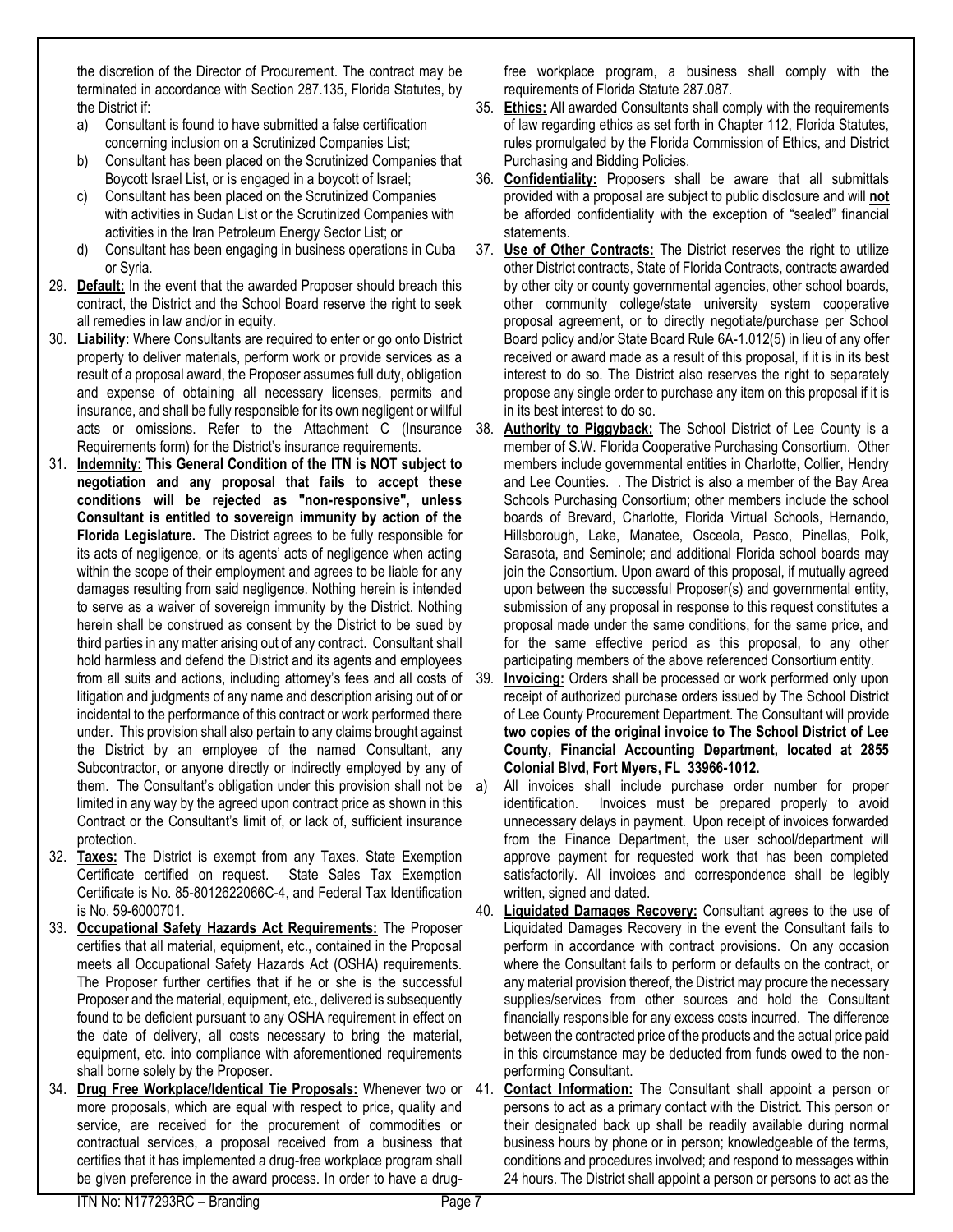District Representative. The Consultant shall have access to the site after school hours, on weekends, and during school hours at the discretion of District Representative. All scheduling shall be coordinated with the District Representative.

- 42. **Bid Protest:** Failure to file a protest within the time prescribed in Section [120.57\(](http://www.flsenate.gov/Laws/Statutes/2010/120.57)3), Florida Statutes, or failure to post the bond or other security required by law within the time allowed for filing a bond shall constitute a waiver of proceedings under Chapter 120, Florida Statutes, and failure to follow any other requirements in the proposal protest procedures established by the School District of Lee County, Florida shall constitute a waiver of all protest rights.
- 43. **Maintaining Public Records:** Parties awarded a contract as a result of this solicitation who provide a service acting on behalf of the District shall:
	- a) Keep and maintain public records required by the District to perform the service.
	- b) Upon request from the District's custodian of public records, provide the District with a copy of the requested records or allow the records to be inspected or copied within a reasonable time at a cost that does not exceed the cost provided in the Chapter 119, Florida Statues or as otherwise provided by law.
	- c) Ensure that public records that are exempt or confidential and exempt from public records disclosure requirements are not disclosed except as authorized by law for the duration of the contract term and following completion of the contract if the Consultant does not transfer the records to the District.
	- d) Upon completion of the contract, transfer, at no cost, to the District all public records in possession of Consultant or keep and maintain public records required by the District to perform the service. If Consultant transfers all public records to the District upon completion of the contract, Consultant shall destroy any duplicate public records that are exempt or confidential and exempt from public records disclosure requirements. If Consultant keeps and maintains public records upon completion of the contract, Consultant shall meet all applicable requirements for retaining public records. All records stored electronically must be provided to the District, upon request of the District's custodian of public records, in a format that is compatible with the information technology systems of the District
- 44. **Consultant Background Screening Requirements:** Consultant will comply with all requirements of Florida Statutes 1012.32, 1012.465, 1012.467 and 1012.468, by certifying that the Consultant and all of its employees who provide services under this contract have completed the background screening required by the referenced statutes and meet the standards established by the statutes. This certification will be provided to The District in advance of the Consultant providing any services on campus while students are present. The Consultant will bear the cost of acquiring the background screening and any fee imposed by the Florida Department of Law Enforcement to maintain the fingerprints provided with respect to Consultant and its employees. Consultant will provide The District a list of its employees who have completed background screening as required by the referenced statutes and meet the statutory requirements. Consultant will update these lists in the event that any employee listed fails to meet the statutory standards or new employees who have completed the background check and meet standards are added. Consultant agrees that in the event the Consultant or any employee who the Consultant has certified as completing the background check and meeting the statutory standards then is convicted of any disqualifying offense, the Consultant will notify The District within 48 hours of such.

a) The parties agree that in the event that Consultant fails to

- b) Effective October 1, 2005 the Florida Department of Law Enforcement opened a new shared fingerprint database that is available to all School Districts in Florida. Consultant and their employees who were fingerprinted within the last five (5) years in any county in Florida should be in the State fingerprinting database. Consultants and their employees who have been fingerprinted in one of the School Districts should have the ability to notify other School Districts Human Resources Department of their fingerprinting status by providing the name of the School District in which they were fingerprinted, employee name and social security number. This legislation alleviates the issue of requiring Consultants to be fingerprinted in every District in which they provide services.
- c) Consultant must provide a list of employees that will participate in this contract for fingerprinting appointments to the District's Department of Professional Standards and Equity at 239-337- 8331.
- d) Any costs associated with obtaining District badges through the Department of Professional Standards and Equity shall be the sole responsibility of the Consultant.
- 45. **Consultant Process for Fingerprinting:** Upon award, Consultant is required to comply with the requirements of Florida Statutes, Section 1012.32, 1012.465, 1012.467 and 1012.468 and the School District of Lee County Board Policy 5.04, Fingerprinting and Background screening, sections 4 and 5. Among other compliance items included in this policy, section 5 (a) and (b) state: (a) Prior to the start of work on any District site, all construction Consultants and other Consultants including but not limited to construction manager, company owners, architects, engineers, specialty Consultants, subcontractors and personnel for the same shall be subject to a criminal background check to determine eligibility to perform work on a District site, unless the individual meets an exception as defined in §1012.468, Florida Statutes. Individuals subject to a criminal background screening under this section shall pay the processing and maintenance fee required for all appropriate background checks. (b) In the event a contract results in the deployment of personnel, whether they are a direct employee of the Consultant or a subcontractor, to a District construction site or any District property it is the responsibility of the Consultant to follow the requirements of this policy.

Consultant Fingerprinting - Frequently Asked Questions and Cost: The cost for fingerprinting, and answers to frequently asked questions (FAQs) related to the fingerprinting process, are located on the School District's website: [http://www.leeschools.net/Vendor](http://www.leeschools.net/Vendor-fingerprinting-faq)[fingerprinting-faq.](http://www.leeschools.net/Vendor-fingerprinting-faq) 

Consultants who will never be present on a school district campus are not required to be fingerprinted.

Effective May 12, 2014, fingerprinting services for Consultants with the School District of Lee County will be provided by Fieldprint. There are currently multiple local locations that offer Fieldprint fingerprinting services. Those locations, as well as the locations of additional authorized service centers in Florida and other states, are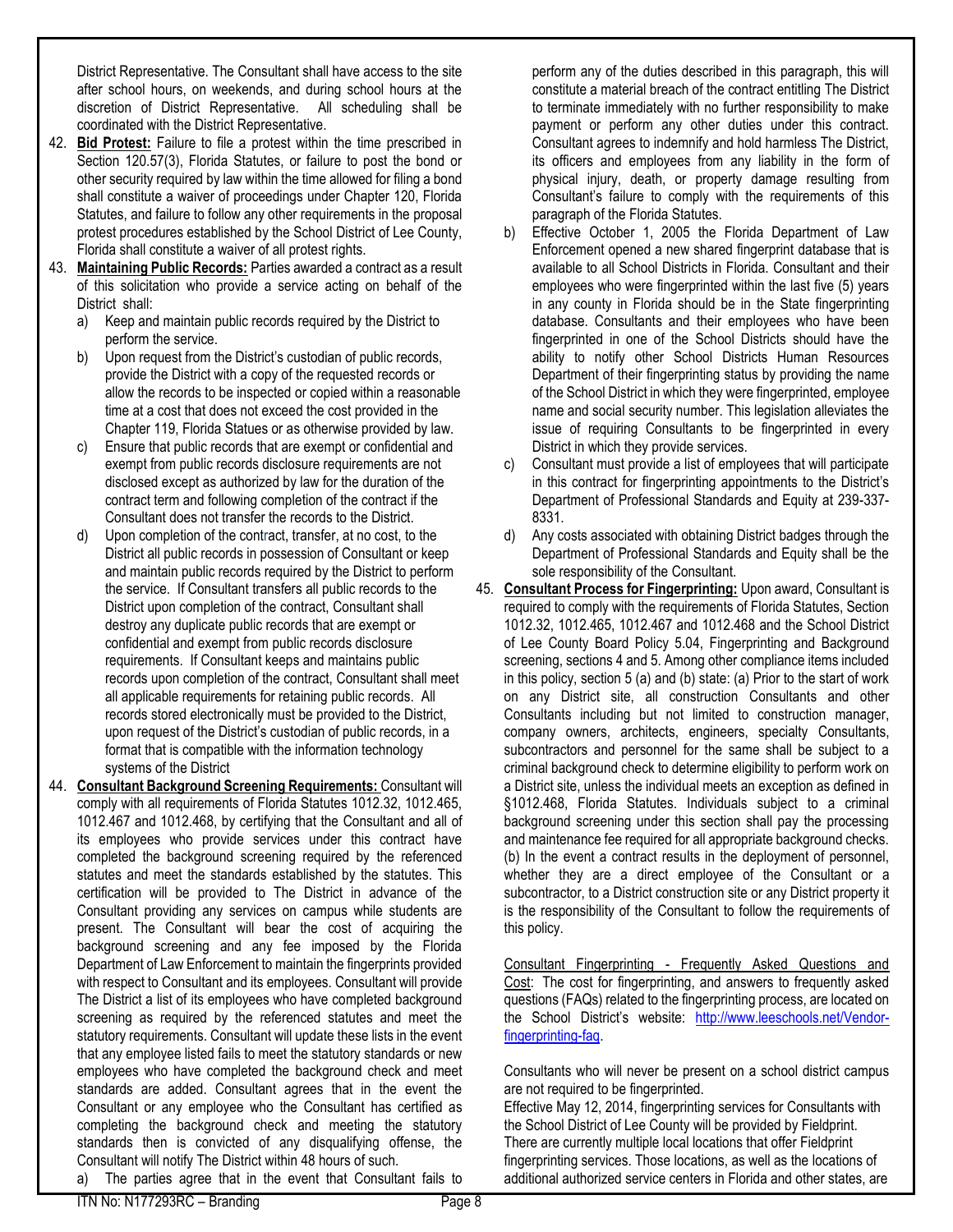available on the Fieldprint registration website at [http://www.fieldprintflorida.com.](http://www.fieldprintflorida.com/)

**THERE WILL BE NO EXCEPTIONS TO THIS PROCESS.**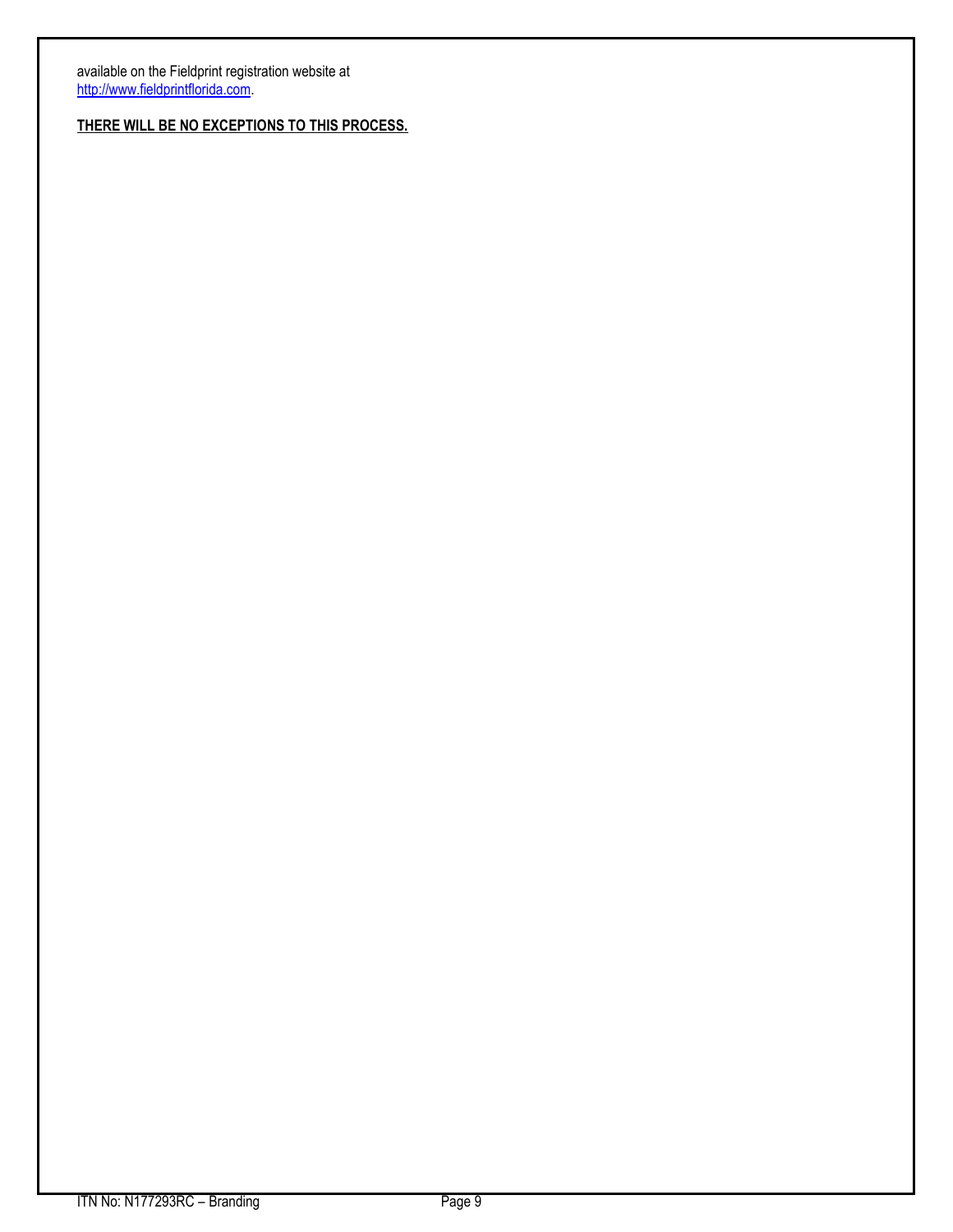#### **DETAILED SPECIFICATIONS ITN NO N177293RC BRANDING**

- 1. **Overview:** The School District of Lee County, Florida, hereinafter the District, is seeking qualified consultants to provide strategic communication services. The District invites firms and individuals experienced with public education communications, marketing, and public relations to submit proposals, all in accordance with the law and School Board policies and procedures for the following categories to support the District:
	- A. Brand Development and Communication;
	- B. Public Relations and Marketing strategy;
	- C. Recruitment Advertising; and
	- D. Additional Support, as needed, and defined by the District throughout the contract.

The School District of Lee County is the 32nd largest school district in the United States and the 9th largest in Florida with about 90,500 students in grades K-12. The District includes 45 elementary schools, 16 middle schools, 4 combined K-8 schools, 13 high schools, 16 special centers, 2 technical colleges, 1 public service academy, and 26 charter schools. An important requirement is to ensure District communications reach all stakeholders. Recent economic challenges have resulted in 16 percent of the District population living in poverty, including 27 percent of people aged 18 or under. About 68% of students in Lee County are eligible for a free or reduced-price lunch due to low household income or homelessness.

The demographic composition of Lee County residents includes approximately 85% white, 9% black, and approximately 19% Hispanic residents. However, these demographics for the general population are remarkably different than those of the schoolage population. Lee County students are about 41% white, and about 15% black. About 40% of students are Hispanic.

The District anticipates awarding one contract to one or more Proposer for a period of performance of three (3) years plus options for three (3) additional one (1) year periods under the same terms and conditions. Post award project work will be distributed at the discretion of the District. An alternate award strategy may be implemented at the District's sole discretion.

All proposals submitted shall be on the Proposal Response Form, Attachment A, included in the specifications, a copy of which may be reviewed or obtained at the Department of Procurement Services or by downloading from Lee County School District, Procurement Services' website at: [http://www.leeschools.net/procurement.](https://www.leeschools.net/procurement)

- 2. **Account Manager:** The District requires Proposers to designate a primary point of contact who will manage the project with the District.
- 3. **Questions About the ITN:** Any questions concerning the Invitation to Negotiate shall be directed in writing to:

The School District of Lee County Department of Procurement Services Richard Cowie, Procurement Agent 2855 Colonial Blvd., Fort Myers, FL 33966 Via fax at (239) 337-8200 or E-mail: RichardAC@LeeSchools.net.

All questions must be received no later than **March 15, 2017 at 2:00 PM.** Any and all written questions received will be compiled and official responses will be developed by appropriate District employees. The compilation of written questions and their official responses will be issued by the Department of Procurement Services in the form of addenda and placed on The District's website [http://www.leeschools.net/procurement.](http://www.leeschools.net/procurement) Proposer shall be responsible for the acknowledgement of each addendum on Attachment D, the Addenda Acknowledgement Form.

Copies of addenda will be made available for inspection at the District's Department of Procurement Services where proposal documents will be kept on file.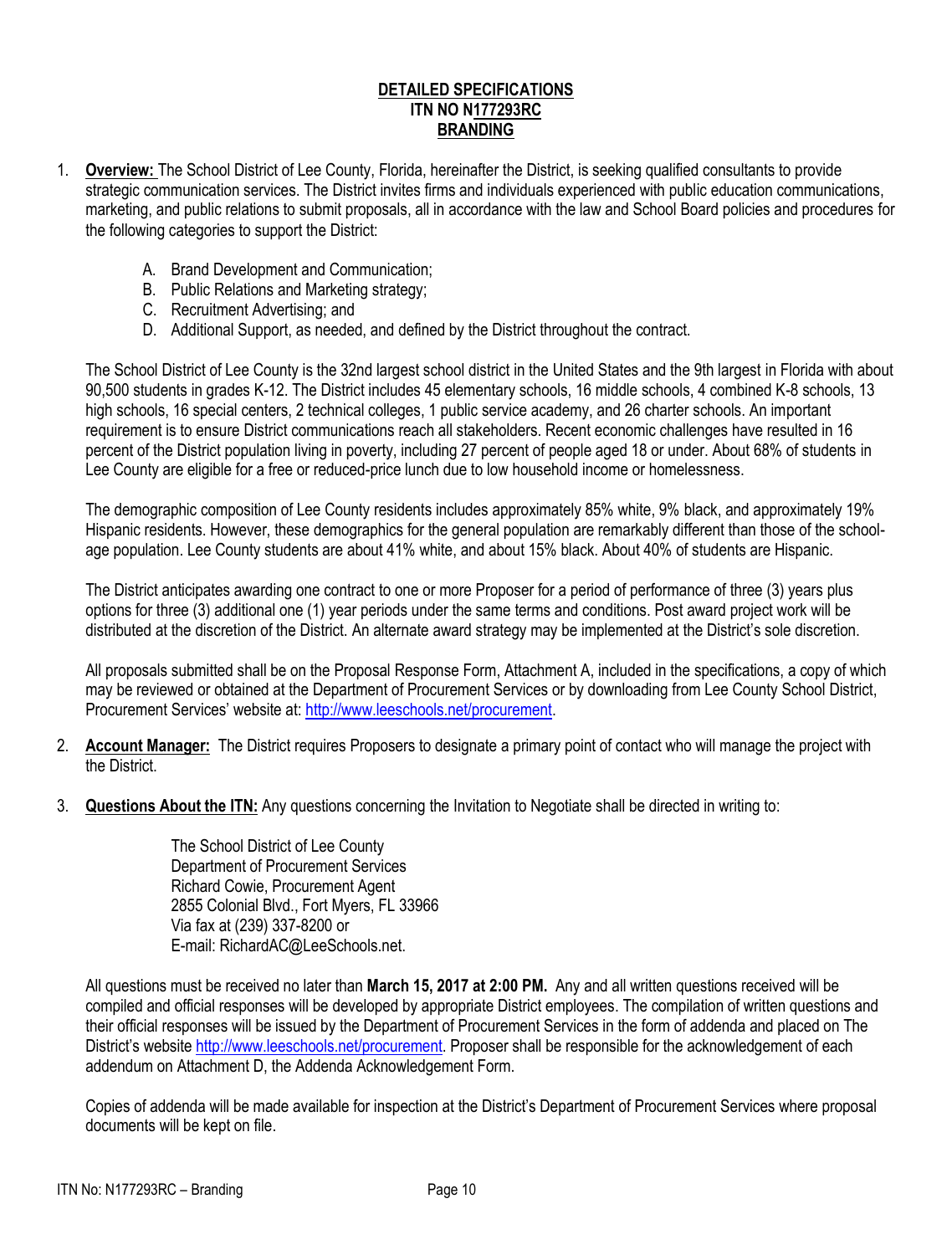No verbal or written information which is obtained other than by information in this document or by addendum to this ITN will be binding on the District.

- 4. **Contract Term:** The District anticipates awarding a contract for three (3) years commencing upon Board approval or until new proposals are taken and awarded. The contract (or any portion thereof) has the option of being renewed for three (3) additional one (1) year periods, for a total duration not to exceed six (6) years, upon mutual agreement of both parties, under the same terms and conditions. The District, through its Department of Procurement Services, will, if considering renewal, request a letter of intent to renew from each awardee, prior to the end of the current contract period. The awardee will be notified when the recommendation has been acted upon by The District. The Proposer agrees to this condition by signing its proposal.
- 5. **Invoicing Requirements:** Awarded Proposer(s), herein after Consultant(s), shall provide detailed, itemized monthly status reports that includes a breakdown of hours and status of tasks in progress, estimated completion date of each task, staff performing work and any requirements for District support.
- 6. **Substitutions / Additions:** For the duration of the awarded contract, upon request of the District, tasks of a similar nature and cost may be substituted or added, when approved in writing by the District in advance, and upon completion of successful price negotiations between the District and the Consultant(s)

#### 7. **Estimated Timeline**

| March 3, 2017  | Release of ITN No. N177293RC                                                                                                                 |
|----------------|----------------------------------------------------------------------------------------------------------------------------------------------|
| March 15, 2017 | Written questions due in the Department of Procurement Services by 2:00 PM, local<br>time                                                    |
| March 27, 2017 | Proposals due on or before 2:00 PM local time<br>Department of Procurement Services<br>2855 Colonial Blvd.<br>Fort Myers, Florida 33966-1012 |
| April, 2017    | Evaluation Committee reviews proposals                                                                                                       |
| April, 2017    | Optional interviews, schedule at the District's discretion                                                                                   |
| May, 2017      | <b>School Board Action</b>                                                                                                                   |

Dates and times are estimated and are subject to change. Notification of changes to the time schedule will be made to registered Proposers. Response to inquiries regarding the status of a proposal will not be made prior to the posting of award recommendation.

- 8. **Proposal Submittal - Information to be Included in the Proposal:** In order to maintain comparability and facilitate the review process, it is required that proposals be organized in the manner specified below. Include all information requested herein in your proposal. All responses to the ITN shall be submitted in an  $8\frac{1}{2}$ " x 11", edge-bound format. Covers may be slightly larger. Sections shall be tabbed to correspond to the headings listed in this section. Include one (1) original, manually signed proposal, six (6) copies, **An electronic copy, identical to the original, shall be submitted on a flash drive, CD or DVD. The Electronic copy shall be in a usable format** (e.g. with no locked cells; Adobe PDF is not acceptable.) **Failure to comply with proposal submittal requirements may be grounds for proposal rejection.**
	- 8.1 **Title Page:** Include ITN number, subject, the name of the proposer, address, telephone number and the date.
	- 8.2 **Table of Contents:** Include a clear identification of the material by section and by page number.
	- 8.3 **Letter of Transmittal:** Proposer shall include the following information in the letter of transmittal:
		- a) Names of the persons who will be authorized to make representations for the proposer, their titles, addresses, email addresses and telephone numbers.
		- b) Name of the proposed Account Manager.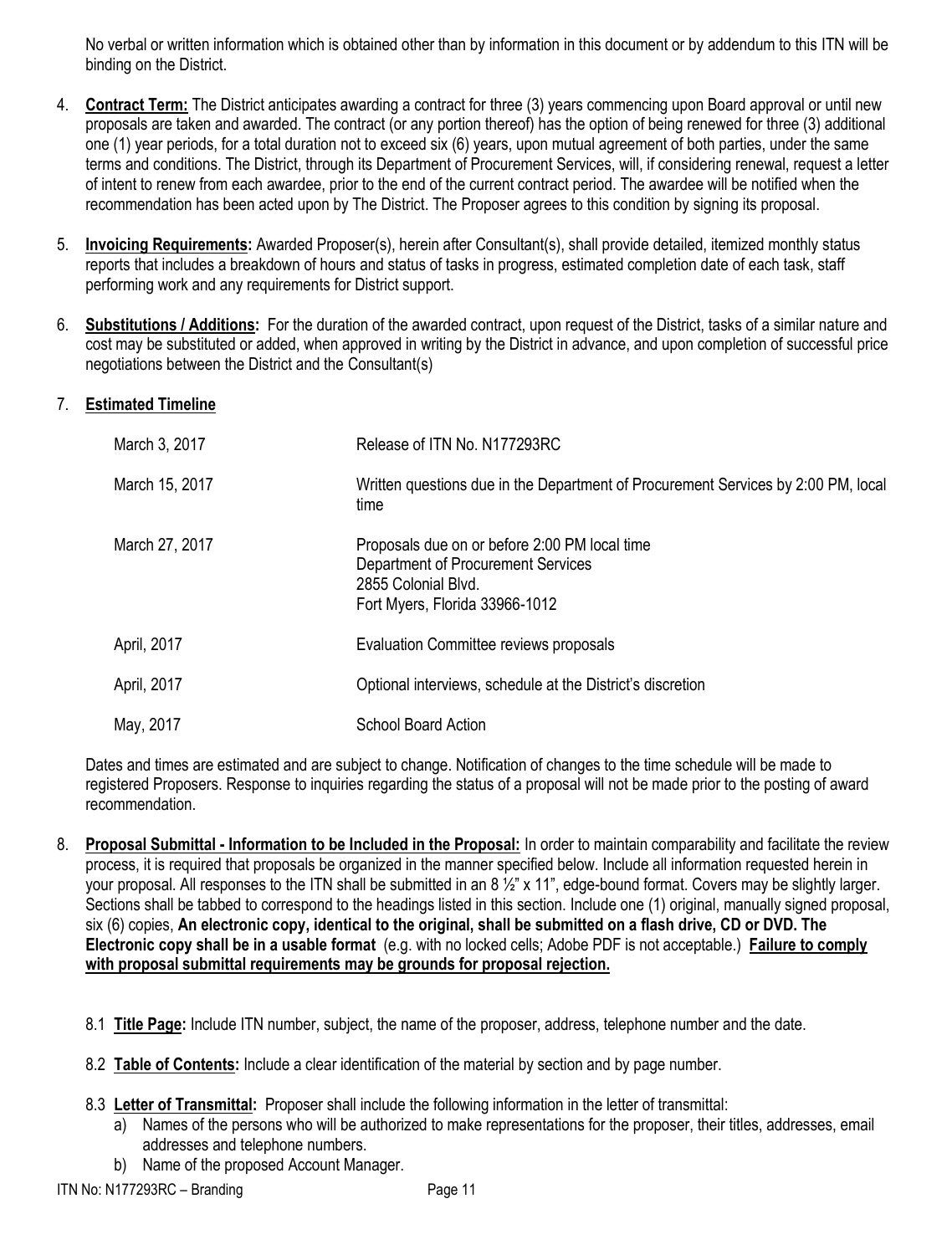- c) Indicate if the Proposer is a firm or individual.
- d) Indicate any and all variances from the ITN specifications, terms and/or conditions regardless of how slight. If no variations are stated, it shall be assumed that the proposed product or service fully complies with the specifications, terms and conditions of the ITN.
- 8.4 **Required Submittal Checklist:** Proposer shall complete and submit the Required Submittal Checklist coversheet (page 1 of the ITN) with all required information completed and all signatures (blue ink preferred on original) as specified. Any modifications or alterations to this form shall not be accepted and may cause proposal to be rejected.
- 8.5 **Corporate Overview:** Provide the location of the office from which service is to be performed and the number of partners, managers, supervisors, senior management and other professional staff employed at that office. Indicate the number of years the business has been in operation performing the requested service.

Disclose under what other or former name(s) the Proposer is currently operating or has operated.

Provide a statement of any litigation or regulatory action that has been filed against the Proposer, any affiliates, and/or subcontractors in the last three years. If an action has been filed, state and describe the litigation or regulatory action filed, and identify the court or agency before which the action was instituted, the applicable case or file number, and the status or disposition for such reported action. If no litigation or regulatory action has been filed against the Proposer, provide a statement to that effect.

- 8.6 **Related Experience:** Proposer shall describe experience providing services similar in size, scope and complexity to those requested in the ITN. Proposers are encouraged to attach materials prepared for other clients.
- 8.7 Project Approach: Proposer shall describe the approach to be applied to implement the tasks defined in the Scope of Work herein. Tasks A though Task C, pages 14 thru16.
	- a) Describe how each task will be implemented.
	- b) Describe tools, techniques, knowledge, skills and abilities to be leveraged.
	- c) Describe measures of success for each task and deliverable.
	- d) Provide a draft project timeline.
- 8.8 **Sample Work Products:** Provide a response to the two Sample Work Products as specified below with proposals.
- 8.9 Sample Work Product 1. Create and submit a fresh Facebook advertisement that will meet the District's need for hiring many qualified teachers.
	- a) Target markets include: recent college graduates, career changers, and attracting people outside of the State of Florida.
	- b) The District is seeking professional, engaging, creative, unique, ads that will engage recent college graduates and career changers.
	- c) The District is seeking a professional themed advertisement, look and feel, (excluding beach themed, pencil, crayon, chalkboard, apple, red brick school houses, or cartoon illustrations)..
- 8.10 Sample Work Product 2. Provide a formal project plan for implementation of the project to develop a District Brand including:
	- a) A sample project schedule.
	- b) A Training Plan to train District personnel.
	- c) A plan for educating external stakeholders on the brand and communicating the new brand.
	- d) Metrics to be captured pre and post brand roll out to insure effectiveness of branding initiative.
- 8.11 **Understanding the Community:** Demonstrate an understanding of the Lee County community. Articulate Proposer's understanding of the community's diversity. Some examples include:
	- a) Education.
	- b) Socio-economic composition.
	- c) Ethnic diversity and multi-lingual population.
	- d) Business community.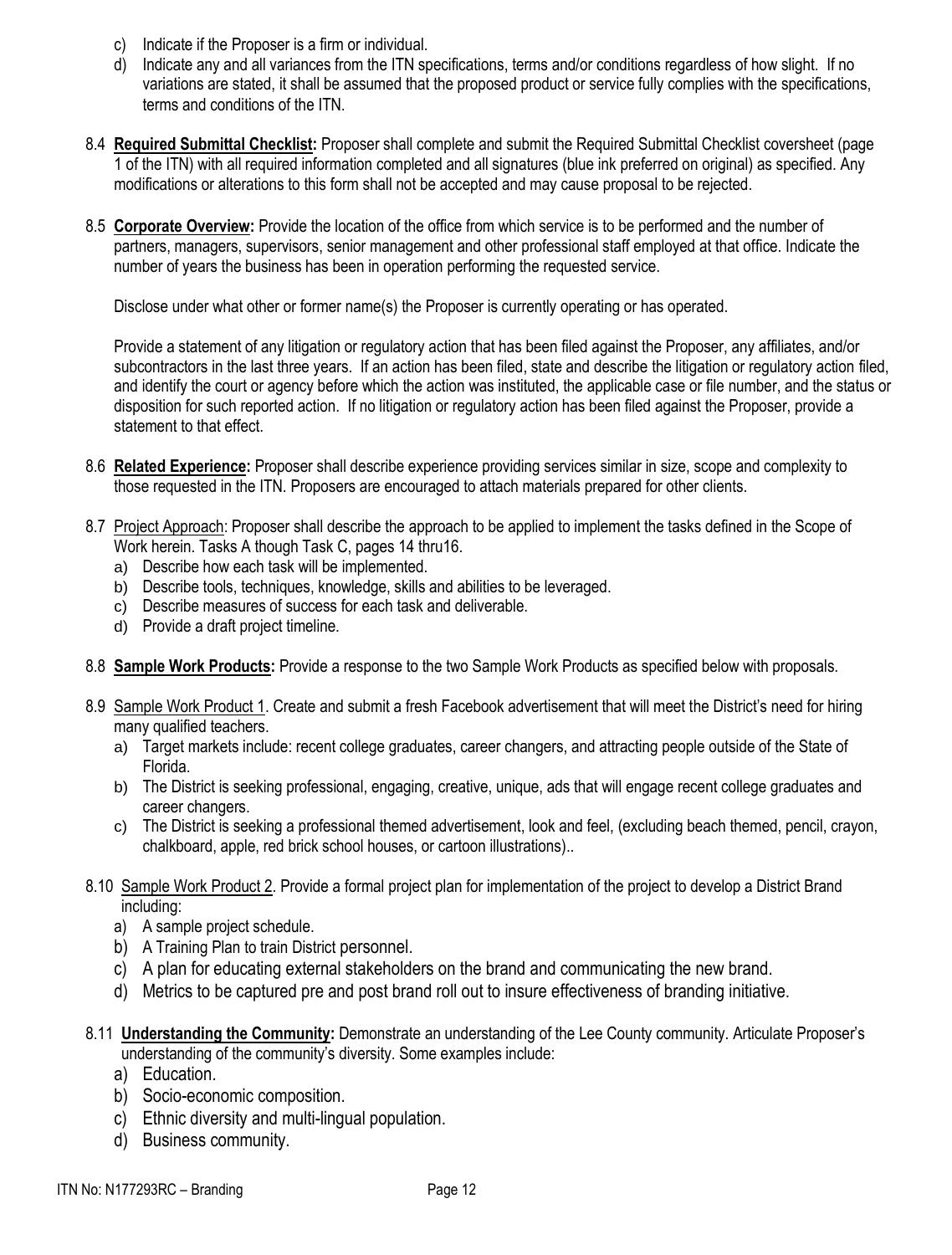- 8.12 **Account Manager:** Proposer shall identify Account Manager who shall be assigned to the District. Describe the experience of the individual(s) that demonstrate their knowledge, skills, and ability to support the District in achieving the stated goals and delivering quality work products. Include resume(s) for proposed key personnel.
	- a) Include a resume for the proposed Account Manager. The successful candidate shall demonstrate ten years or more of executive consulting services with government entities. Experience supporting school districts is preferred. A Bachelor's degree or higher in communications, media, journalism, public relations, or public administration is desired.
	- b) Optionally, other key personnel may be proposed, with resumes included.
- 8.13 **Attachment A - Proposal Response Form (Pricing):** Submit proposed firm fixed price for each task hourly labor rates for additional support. Pricing shall include all materials, and equipment (beyond what is provided by the District) and shall be all inclusive. For example, pricing shall include all required insurance, licenses, and bonds; overhead; profit; vehicles; and labor per hour and supervision. Pricing for labor provided in Proposer's response shall be inclusive of all labor regardless of day of week/time of day work is performed.
- 8.14 **Attachment B – Reference Form:** Three (3) references are required to be received by the District via email no later than the proposal due date, from Proposer's clients. Proposer's clients shall email the completed Reference Form to [RichardAC@LeeSchools.net](mailto:RichardAC@LeeSchools.net) , and references shall be received **from the Proposers client's email address**. In addition to client submitted references, a copy of final materials submitted to proposer's client shall be submitted as sample work products for each client reference. Each combined reference and work product sample are eligible for up to 3 for a maximum not to exceed 9 points for references. Missing references will receive a score of zero. Proposers may request more than 3 clients to submit references. Failure to provide references as stated herein, may result in proposal being deemed non-responsive.
- 8.15 **Attachment C – Insurance Requirements Form:** Proposer shall respond to the District insurance requirements.
- 8.16 **Attachment D – Addenda Acknowledgement Form:** Proposer shall complete form with all required information and all signatures as specified. The enclosed Addenda Acknowledgement Form must be signed and returned in order for your proposal to be considered.
- 8.17 **Attachment E – Debarment Form:** Certification regarding debarment, suspension, ineligibility and voluntary exclusion – lower tier covered transactions.
- 8.18 **Attachment F – Drug Free Workplace Certification:** Proposer shall complete form with all required information and all signatures as specified. The enclosed for Drug Free Workplace Form must be signed and returned.
- 8.19 **Attachment G – Public Entity Crimes Form:** Sworn statement under section 287.133(3), (A), Florida Statutes, Public Entity Crimes, signed and notarized.
- 8.20 **Attachment H – Proposal Mailing Label:** Accurately completed and adhered to sealed proposal.
- 9. **Evaluation of Proposals – Evaluation Criteria:** Proposals shall be scored using the following evaluation criteria.

| <b>EVALUATION CRITERIA</b>                         | <b>MAXIMUM POINTS</b> |
|----------------------------------------------------|-----------------------|
| Pricing                                            | 30                    |
| Project Approach                                   | 30                    |
| Sample Tasks                                       | 30                    |
| References                                         |                       |
| Submittal (completeness, correctness, and clarity) |                       |
| <b>TOTAL POSSIBLE POINTS</b>                       | 100                   |

Based on the scores Proposers will be ranked and one or more Proposers may be selected to commence negotiations. The District reserves the right to create, and select proposers from a "short list" in order to enter into final contract negotiations with one or more Proposers, with the intent of awarding a contract and producing terms and conditions to reflect the outcome of the negotiations. Proposers are cautioned to present their best offer with their proposal as the District may select a proposal for award without further negotiation. The following criteria will be used to evaluate presentations and/or interviews of one or more "short listed" Proposers.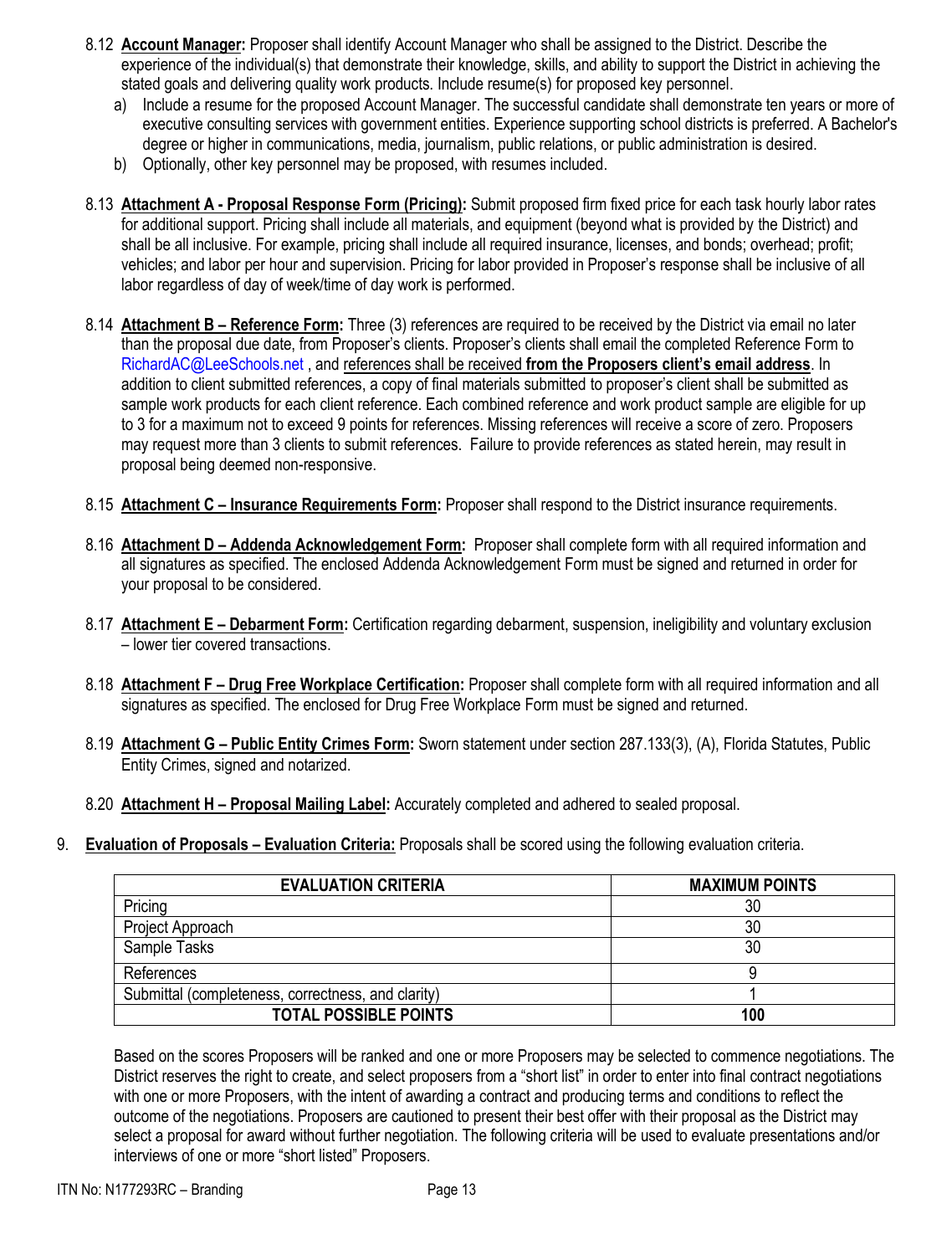| <b>EVALUATION CRITERIA</b>            | <b>MAXIMUM POINTS</b> |
|---------------------------------------|-----------------------|
| Interview Team                        | 30                    |
| Demonstrated Knowledge and Experience | 25                    |
| Creativity                            | 25                    |
| Best and Final Offer Price            | 20                    |
| <b>TOTAL POSSIBLE POINTS</b>          | 100                   |

**Scope of Work:** There are 4 categories of service requested:

- A. Brand development and communication;
- B. Public relations and marketing;
- C. Recruitment advertising; and
- D. Additional Support, as required.

#### **A. Brand Development**

#### **Task A1 – Brand Development**

- a. Engage the School Board members, District leadership, employees, business partners, community members and other stakeholders to understand the District and its mission and vision, including Vision 2020, the District's strategic plan.
- b. Create a new brand that clearly reflects and embodies the District and its focus.
- c. Ensure the brand represents all schools and the socio-economic community of Lee County.
- d. Create key messages and visual aids that clearly and enthusiastically articulate the District's brand.
- e. Create a communications plan that includes, but is not limited to: goals, strategies to reach target audiences, designs/slogans, timetable for implementation, and budget.

**Outcome:** Board-approved District brand and logo.

- **Task A2 – Communication of the District's Brand:** The Consultant shall take a leadership role in communicating the brand to employees, parents, the community and other District stakeholders. The Consultant shall:
	- a. Train key personnel at the District and School levels in understanding and delivery of the brand. Identify how each position in the District relates to the brand.
	- b. Assist the District in disseminating the brand, including identifying local civic organizations for brand promotion.
	- c. Assist the Board, Superintendent, and district leaders with showcasing achievements and highlighting progress on District goals.
	- d. Engage various media for dissemination of information.
	- e. Ensure all stakeholders have access to District goals and objectives. *(Stakeholders include: students, parents, advisory committees, staff, business partners, post-secondary institutions, tax payers civic organizations etc…)*
	- f. Provide materials (i.e., digital, print, video, social media) to communicate the District brand.

**Outcome:** Measurable increased awareness of the District's brand image.

#### **Task A3 – Leverage Technology to Reach all Stakeholders:**

- a. Communicate the District's brand by leveraging all forms of media to reach all stakeholders.
- b. Expand the District's use of social media to communicate the District's brand.

**Outcome:** Measurable increased awareness of the District's brand image.

#### **B. Public Relations and Marketing**

- **Task B1 - Conduct Market Research and Gap Analysis**: The Consultant shall take a leadership role in determining the capacity of the District's Communications Department to implement a proactive communications strategy and identify gaps. The Consultant shall:
	- a. Interview selected staff and board members, review existing communication tools, news clips, plus relevant District documents, with a critical eye toward communication effectiveness.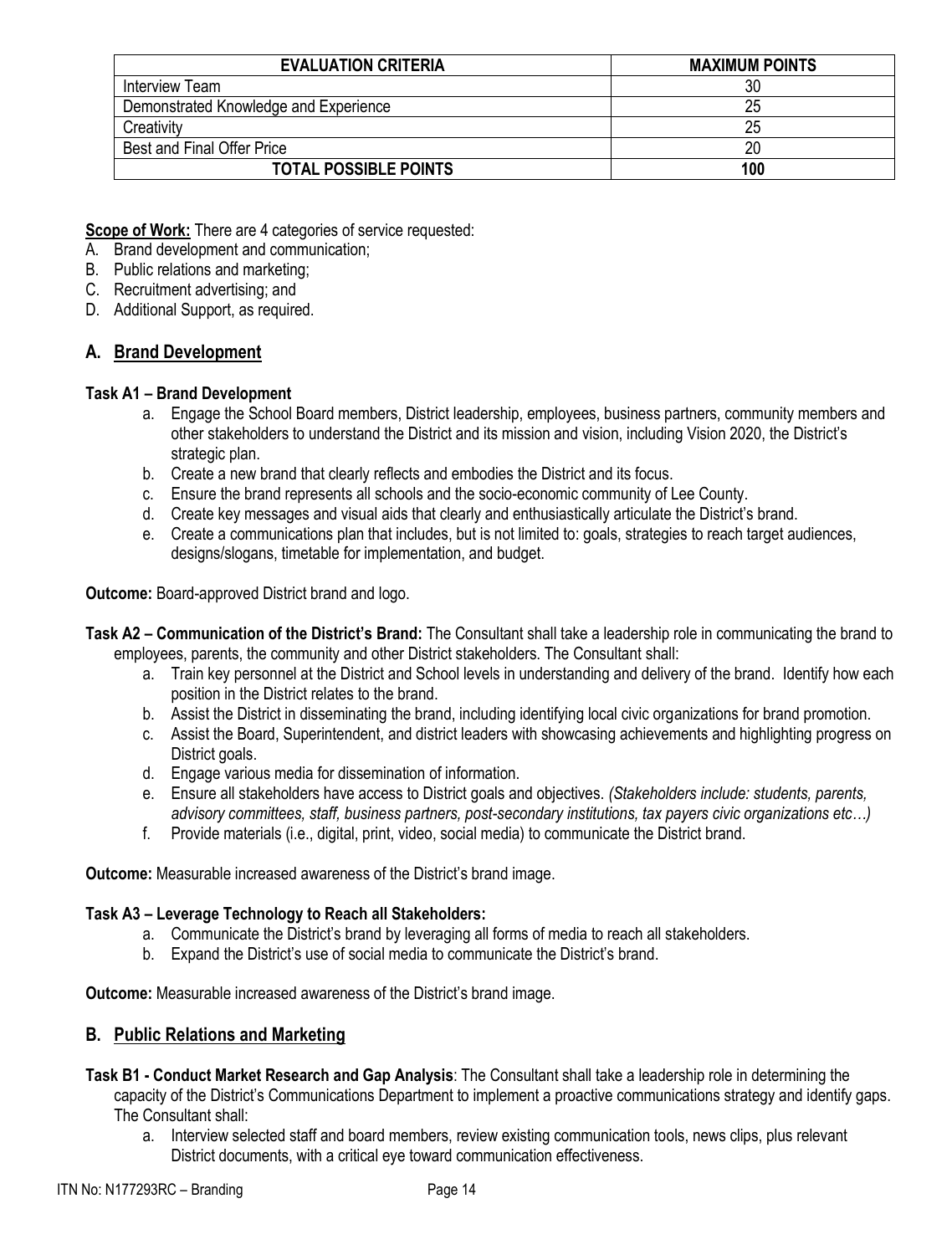b. Create a Gap Analysis document with a description of the findings from the analysis, market research, and documented recommendations.

**Outcome:** Identified gaps and strategic allocation of resources to best communicate the district's brand and messaging.

- **Task B2 – Marketing Services**: The Consultant shall take a leadership role in helping communicate the District's major initiatives including, but not limited to: Vision 2020, Fundraising, Student Assignment, Hiring and Recruiting, Parent & Community Engagement and Growth Planning and Management. The Consultant shall:
	- a. Advise the District on strategies for communicating topics critical to the organization's success, including, but not limited to: strategic advice, writing of key messages and success stories.
	- b. Graphic design and creative services including, but not limited to: layout and design of print and /or digital brochures, flipbooks invitations, email blasts signage, banners, audio scripts, video, press releases, web content, and other digital and print materials as needed.
	- c. Develop sessions of communications training for staff including but not limited to: developing web content, social media successes, powerful presentations, multimedia messaging and slide production, information kits for principals to use at schools, and crisis management.

**Outcome:** Measurable increased awareness and training to support the District's messaging surrounding key initiatives.

**C. Recruitment Advertising:** The Consultant shall take a leadership role in supporting the recruiting of District personnel including:

#### **Task C1 - Public Relations & Media Relations**

- a. Research and development of a news release distribution list of targeted media contacts and publications applicable to the Recruitment's key objectives and target audiences.
- b. Development of a strategic public relations plan to align with Recruitment's communication, recruitment and retention goals and outline a timeline for topics/content releases and story pitching.
- c. Research, copywriting, project coordination for standard news releases.
- d. Writing and coordination of advertorials and guest or specialized editorials if needed.
- e. Distribution of each release or delivery of approved advertorial or editorial to appropriate contact.
- f. Pitching stories to targeted media and interview coordination.
- g. Social media distribution of news releases.

#### **Task C2 - Social media marketing**

- a. Update/develop relevant social media pages including Facebook, Twitter and Instagram, etc. Supplemental writing, posting and management of social media messages and program execution including weekly social media posts, communication and promotion.
- b. Updating photos, videos, adding events and other content as needed to all social media profiles.
- c. Soliciting new Fans/Followers to increase message reach and updating pertinent Recruitment account information.
- d. Set-up and ongoing management of paid advertising strategies on social media sites.
- e. Set-up of closed social network group for new teachers.

#### **Task C3 - Graphic design and creative services**

- a. Layout and design of print and/or electronic contracts, brochures, flipbooks, relocation packages, invitations, email blasts, signage, banners, etc. as needed.
- b. Creative copywriting.

#### **Task C4 - Email marketing services, as needed**

- a. Copywriting, and layout and development for ongoing email blasts
- b. Distribution of e-blasts
- c. Monthly analysis of open-rate, click-through, opt-outs and bounce backs
- d. Updating database contact information

#### **Task C5 - Production coordination, as needed**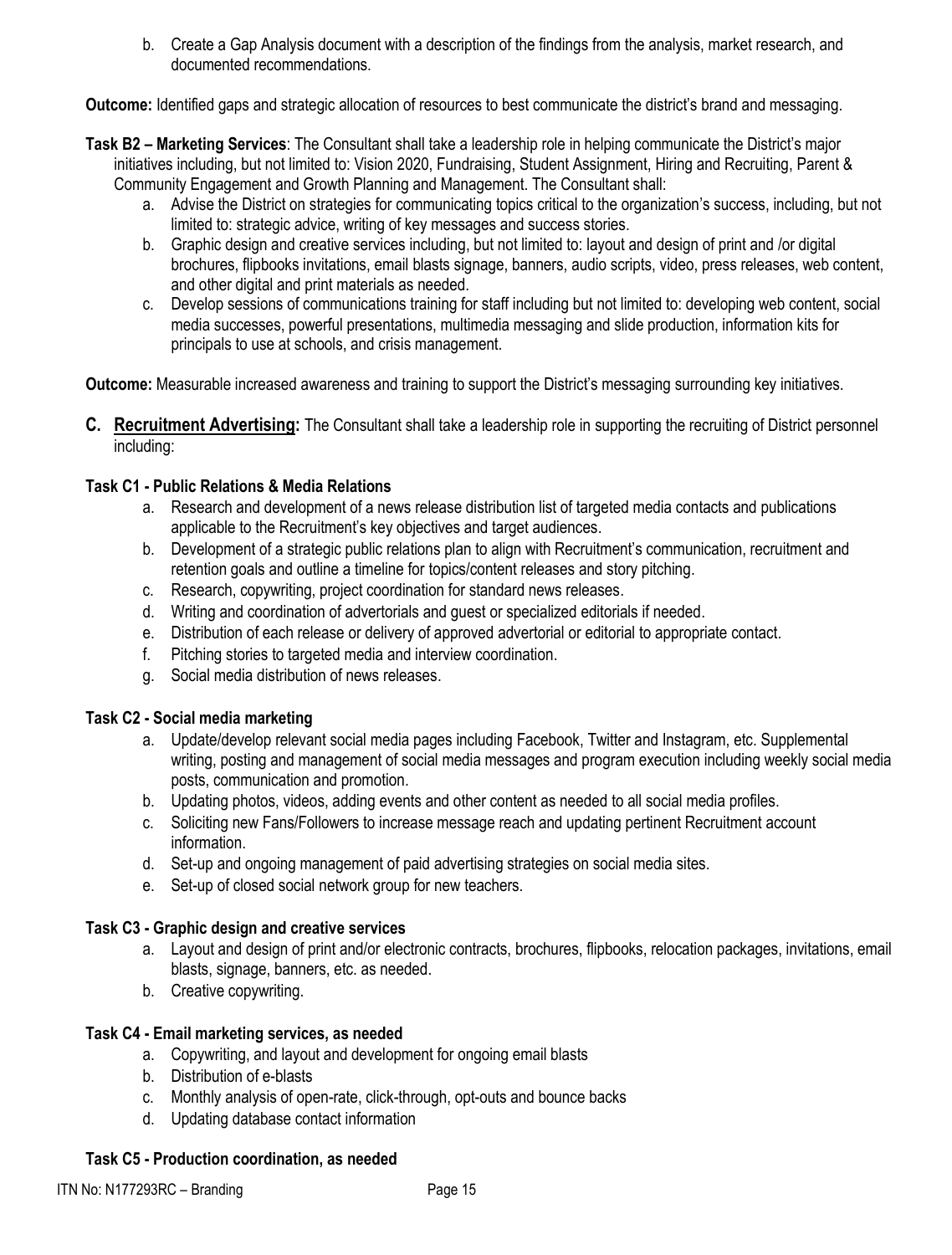a. Estimating costs and coordination with outside vendors as needed (unique/custom promotional items, printers, sign companies, etc.).

**Outcome:** Successful planning, coordination and implementation of tasks to the satisfaction of the District.

**D - Additional Support:** At the District's discretion, the District may request additional support from the awarded Consultant, and additional work may be performed under the awarded contract. For each such task, the District shall request from the awarded Consultant a written price quote which shall include a description of the scope of work, and deliverables. No work classified as Additional Support shall proceed without District approval of the work and associated cost. No price information is required to be submitted for Category D as tasks have not been defined.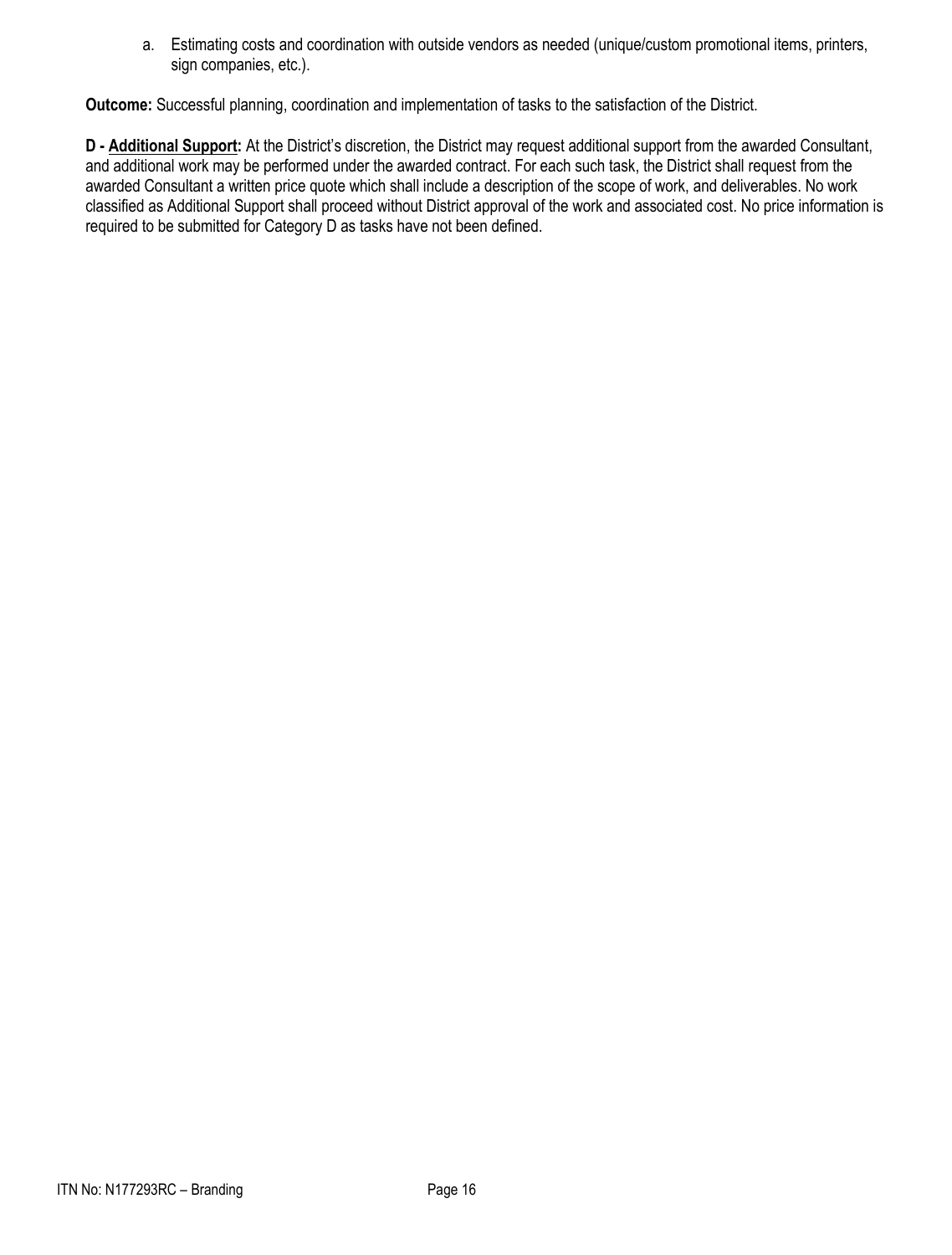## **ATTACHMENT A – PROPOSAL RESPONSE FORM**

#### **THE SCHOOL DISTRICT OF LEE COUNTY, FLORIDA DEPARTMENT OF PROCUREMENT SERVICES ITN No. N177293RC BRANDING**

DATE SUBMITTED: \_\_\_\_\_\_\_\_\_\_\_\_\_\_\_\_\_\_\_\_\_\_\_\_\_\_\_\_\_\_\_\_\_\_\_\_

PROPOSER NAME:  $\blacksquare$ 

TO: The School District of Lee County Fort Myers, Florida

#### **In addition to pricing, provide information required in response to Section 9.**

Having carefully examined the "General Conditions", and the "Detailed Specifications", all of which are contained herein, the Undersigned proposes to furnish the following which meet the specifications:

| <b>ITEM</b>                               | <b>ITEM DESCRIPTION</b>                    |                       |                                                              |
|-------------------------------------------|--------------------------------------------|-----------------------|--------------------------------------------------------------|
| <b>TASK</b><br>A                          | <b>BRAND DEVELOPMENT AND COMMUNICATION</b> | $\frac{1}{2}$         |                                                              |
| <b>TASK</b><br>B                          | <b>PUBLIC RELATIONS AND MARKETING</b>      | $\sim$                |                                                              |
| <b>TASK</b><br>C                          | <b>RECRUITMENT ADVERTISING</b>             | $\sim$                |                                                              |
|                                           | TOTAL FIXED FEE FOR TASKS A THROUGH C      | $\frac{1}{2}$         |                                                              |
|                                           |                                            |                       |                                                              |
|                                           |                                            | <b>Labor Category</b> | <b>Hourly Rate</b>                                           |
| <b>Hourly Rate for Additional Support</b> |                                            |                       | \$<br>$\boldsymbol{\mathsf{s}}$<br>$\boldsymbol{\mathsf{s}}$ |

Printed Name:  $\blacksquare$ 

Signature of authorized Consultant representative: \_\_\_\_\_\_\_\_\_\_\_\_\_\_\_\_\_\_\_\_\_\_\_\_\_\_\_\_\_\_\_\_\_\_\_\_\_\_\_\_\_\_\_

Date: \_\_\_\_\_\_\_\_\_\_\_\_\_\_\_\_\_\_\_\_\_\_\_\_\_\_\_\_\_\_\_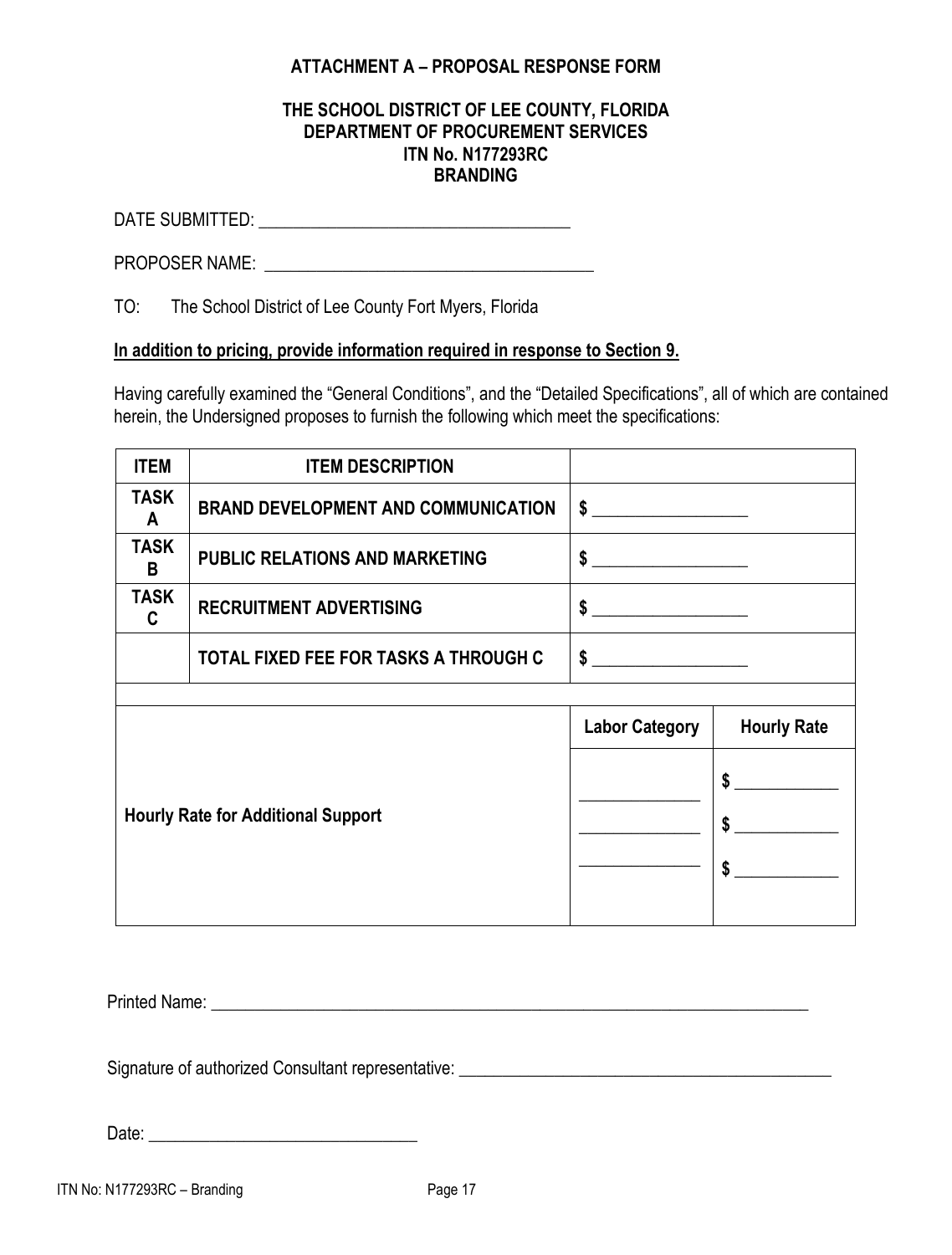## **ATTACHMENT B – EMAIL REFERENCE REQUEST FORM ITN #N177293RC - Branding**

# **CLIENT TO COMPLETE AND RETURN VIA EMAIL TO THE SCHOOL DISTRICT OF LEE COUNTY**

| <b>REQUESTING AGENCY:</b>          | <b>SCHOOL DISTRICT OF LEE COUNTY, FLORIDA</b> |               |  |
|------------------------------------|-----------------------------------------------|---------------|--|
| <b>PROPOSER:</b>                   |                                               |               |  |
| <b>CLIENT PROVIDING REFERENCE:</b> |                                               |               |  |
| <b>CLIENT NAME:</b>                | <b>EMAIL:</b>                                 | <b>PHONE:</b> |  |

In response to Invitation to Negotiate #N177293RC – Branding, the School District of Lee County requires interested **Proposers to submit** client references for a minimum of three (3) prior engagements for which the Proposer has served in this capacity.

**Instructions to Proposers:** Complete the Proposer/Consultant Name and distribute this form to a minimum of three (3) clients and request the form be completed and returned in compliance with the Instructions to Client References. Up to three (3) complete, on time references may earn the Proposer from zero (0) to five (3) points each during the evaluation process. Missing references will result in a score of zero (0) points each and may result in the Proposer being deemed non-responsive. References shall be *exclusive of the District*.

**Instructions to Client References:** Complete this reference questionnaire and return it no later than **March 27, 2017, 2:00PM EST**, via email, t[o RichardAC@LeeSchools.net](mailto:RichardAC@LeeSchools.net)

- 1. Is the vendor currently providing services for your agency or have they provided support for this service in the past 3 years? For what duration were the services provided?
- 2. What was the size of the project?
- 3. Were you satisfied with the results?
- 4. Where theirs solutions creative? Explain.
- 5. How reliable is the firm? Do they do what they say they will, in the time they commit to?

**\_\_\_\_\_\_\_\_\_\_\_\_\_\_\_\_\_\_\_\_\_\_\_\_\_\_\_\_\_\_\_\_\_\_\_\_\_\_\_\_\_\_\_\_\_\_\_\_\_\_\_\_\_\_\_\_\_\_\_\_\_\_\_\_\_\_\_**

- 6. Who was the firm's leader for the work performed? Were they effective and was the work delivered in a quality, professional manner?
- 7. If you had the opportunity to change something about the contract delivery or management, what would it be?
- 8. In your opinion, what does the firm do best?
- 9. Would you hire them again, and/or recommend them for hire?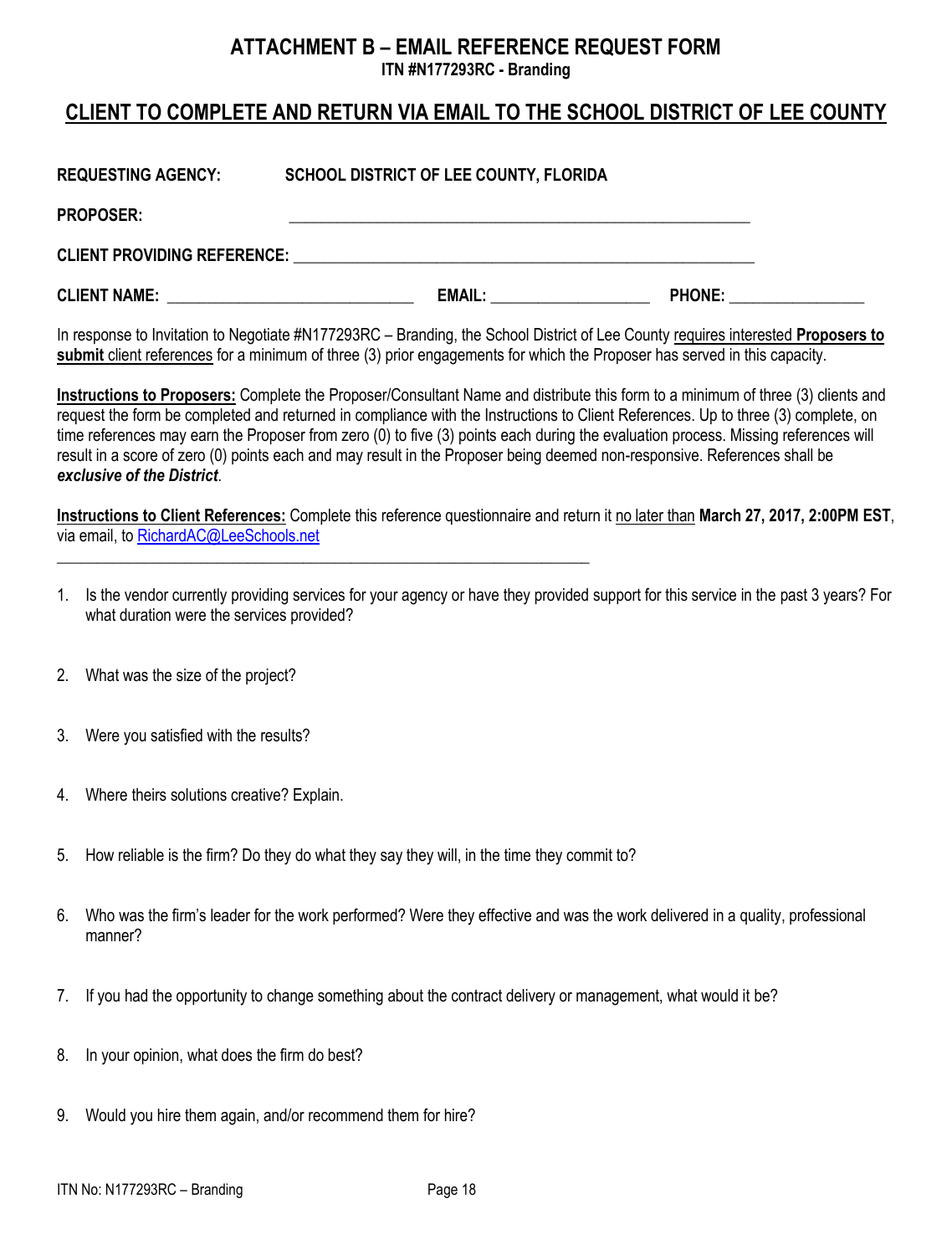#### **ATTACHMENT C - INSURANCE REQUIREMENTS FORM**

#### **The School Board of Lee County Florida Insurance Requirements**

#### **INSURANCE TYPE REQUIRED LIMITS**

- X 1. Workers' Compensation Statutory Limits of Florida Statutes, Chapter 440 and all Federal Government Statutory Limits and Requirements. Policy must include Employers Liability with a limit of \$500,000.00 each incident. X 2. Commercial General Liability Bodily Injury & Property Damage (Occurrence Form) patterned after the 1995 I.S.O. form \$1,000,000.00 Single Limit Per Occurrence
- X 3. Indemnification: The Contractor/Vendor, in consideration of One Hundred Dollars (\$100.00), the receipt and sufficiency of which is accepted through the signing of this document, shall hold harmless and defend The School Board of Lee County and its agents and employees from all suits and actions, including attorney's fees and all costs of litigation and judgments of any name and description arising out of or incidental to the performance of this contract or work performed there under. This provision shall also pertain to any claims brought against The School Board of Lee County by an employee of the named Contractor/Vendor, any Subcontractor, or anyone directly or indirectly employed by any of them. The Contractor/Vendor's obligation under this provision shall not be limited in any way by the agreed upon contract price as shown in this Contract or the Contractor/Vendor's limit of, or lack of, sufficient insurance protection. The first One Hundred Dollars (\$100.00) or money received on the contract price is considered as payment of this obligation by The School Board of Lee County.

| X 4. Automobile Liability<br>Owned/Non-owned/Hired<br>Automobile Included                                      | \$1,000,000.00            | Each Occurrence |
|----------------------------------------------------------------------------------------------------------------|---------------------------|-----------------|
| X 5. Other Insurance as indicated below:<br><b>Professional Liability</b><br>a)<br><b>Builder's Risk</b><br>b) | \$1,000,000.00<br>$$ -0-$ |                 |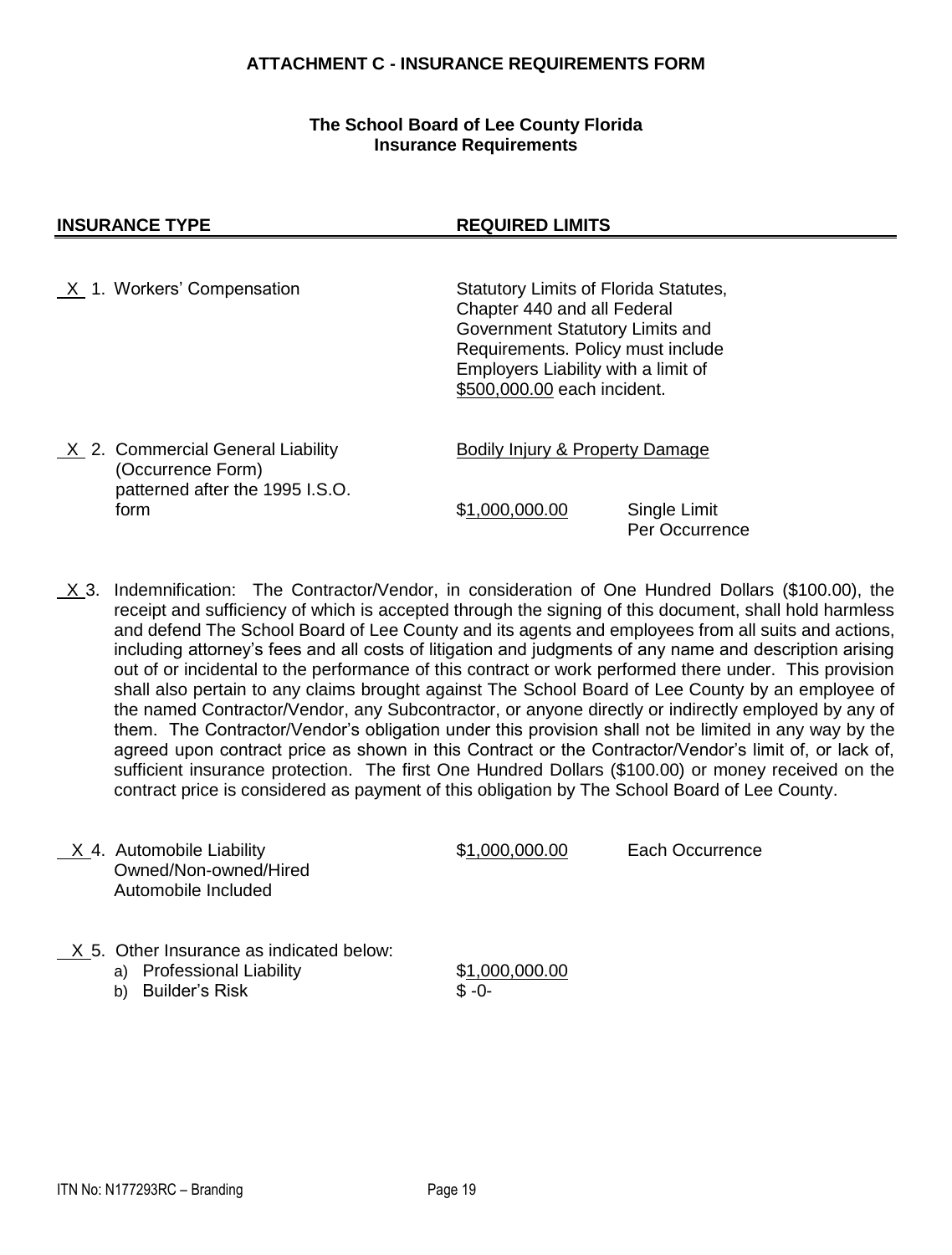#### **The School Board of Lee County Florida Insurance Requirements** (Continued)

- X 6. Vendor shall insure that all subcontractors comply with the same insurance requirements that he is required to meet. The same vendor shall provide The School Board of Lee County with certificates of insurance meeting the required insurance provisions.
- X 7. The School Board of Lee County must be named as **"ADDITIONAL INSURED"** on the Insurance Certificate for Commercial General Liability.
- X 8. The School Board of Lee County shall be named as the Certificate Holder.

#### **NOTE: The "Certificate Holder" should read as follows:**

#### **The School Board of Lee County, Florida Attn: Procurement Services 2855 Colonial Boulevard Fort Myers, Florida 33966**

X 9. **Thirty (30) Days Cancellation Notice is required.**

## X 10. **The Certificate must state the Proposal Number and Title.**

#### PROPOSER'S AND INSURANCE AGENT STATEMENT:

We understand the insurance requirements contained in these specifications, and that the evidence of said insurance is required within five (5) business days of the Notice of Award of the proposal. The School Board of Lee County must be named as "ADDITIONAL INSURED" on the Insurance Certificate for Commercial General Liability. The School Board of Lee County desires proof of insurability at levels required for this proposal.

A current certificate of insurance is attached: \_\_\_\_\_\_\_YES \_\_\_\_\_\_\_\_\_ NO

Proposer Name **Proposer Title** 

Signature of Proposer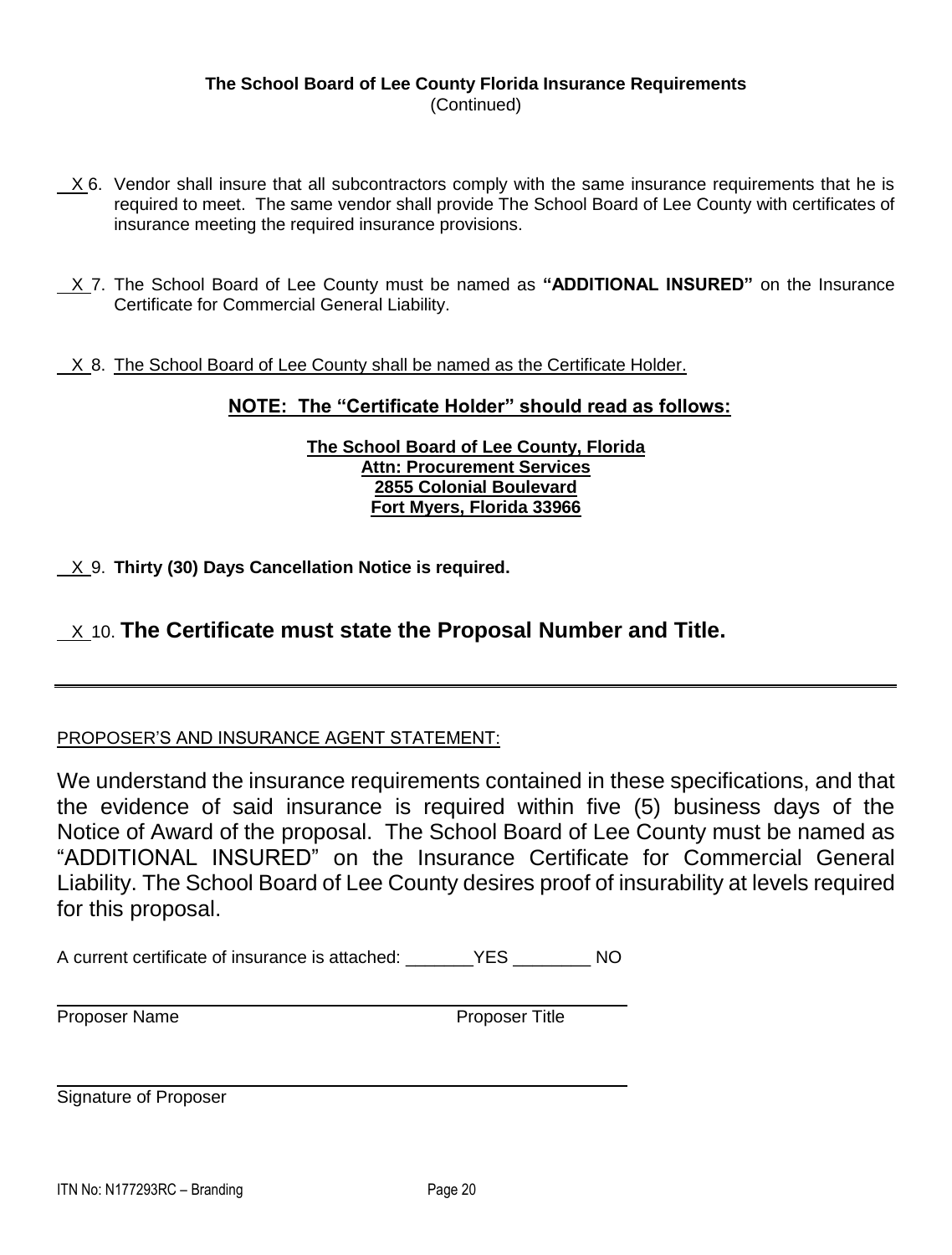#### **ATTACHMENT D - ADDENDA ACKNOWLEDGEMENT FORM**

It is the sole responsibility of each proposer to ensure that all addenda released are received; that all ITN and addenda requirements have been completed and that all required submittals have been included.

#### **The undersigned acknowledges the receipt of any addenda. Include a copy of each addendum with proposal.**

| Addendum #1 | Signature                | Date Issued: _______________________ Attached to proposal?__Y__N |
|-------------|--------------------------|------------------------------------------------------------------|
|             | Signature                | Date Issued: _______________________ Attached to proposal?__Y__N |
|             | Addendum #3<br>Signature |                                                                  |
|             | Addendum #4<br>Signature |                                                                  |
|             | Signature                |                                                                  |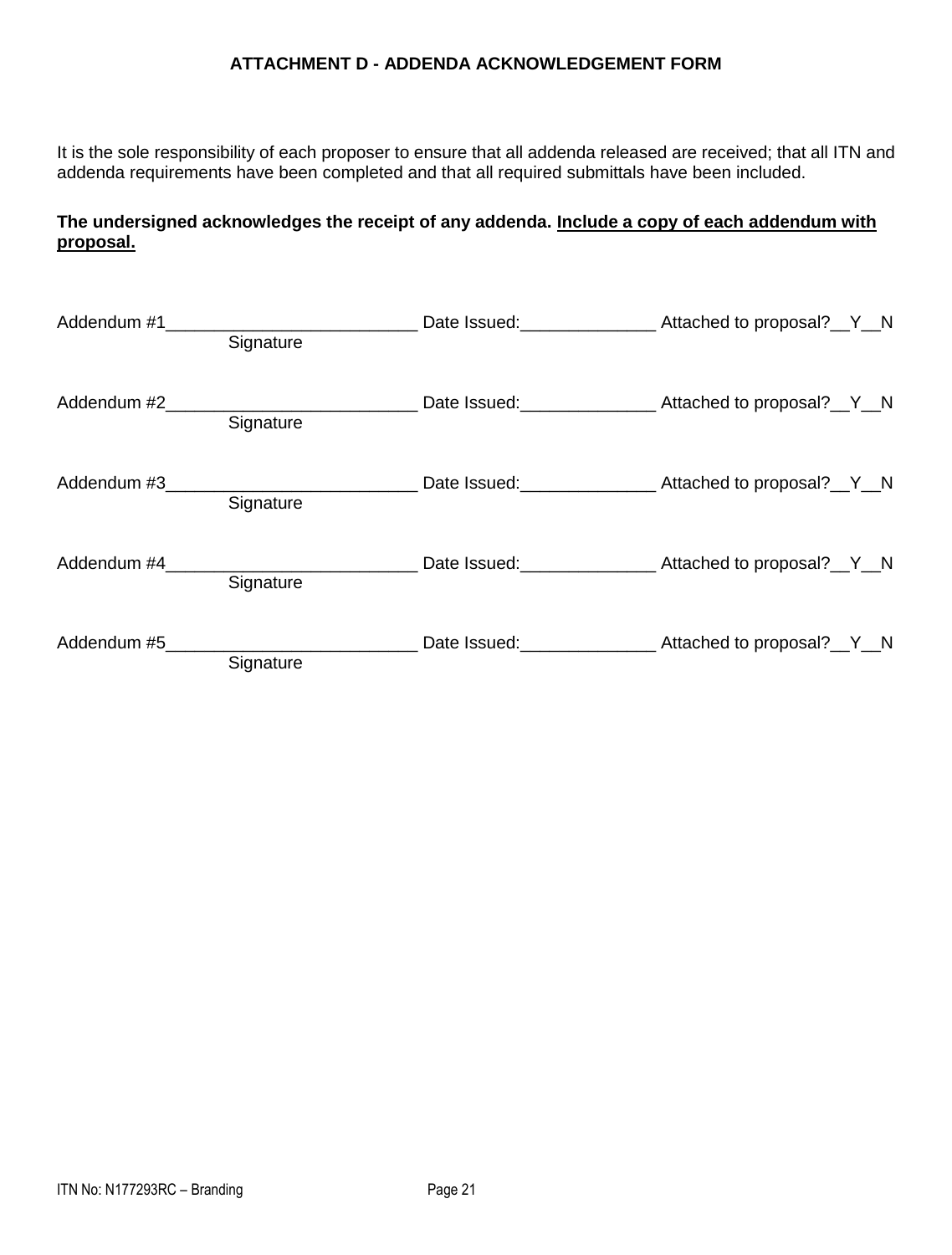#### **ATTACHMENT E – DEBARMENT FORM** \_\_\_\_\_\_\_\_\_\_\_\_\_\_\_\_\_\_\_\_\_\_\_\_\_\_\_\_\_\_\_\_\_\_\_\_\_\_\_\_\_\_\_\_\_\_\_\_\_\_\_\_\_\_\_\_\_\_\_\_\_\_\_\_\_\_\_\_\_\_\_\_\_\_\_\_\_\_\_\_\_\_\_\_\_\_\_\_\_\_\_\_\_\_\_\_\_\_\_\_\_\_\_\_\_\_\_ \_\_\_\_\_\_\_\_\_\_\_\_\_\_\_\_\_\_\_\_\_

#### **Certification Regarding Debarment, Suspension, Ineligibility and Voluntary Exclusion -- Lower Tier Covered Transactions**

This certification is required by the Department of Education regulations implementing Executive Order 12549, Debarment and Suspension, 34 CFR Part 85, for all lower tier transactions meeting the threshold and tier requirements stated at Section 85.110.

#### **Instructions for Certification**

1. By signing and submitting this proposal, the prospective lower tier participant is providing the certification set out below.

2. The certification in this clause is a material representation of fact upon which reliance was placed when this transaction was entered into. If it is later determined that the prospective lower tier participant knowingly rendered an erroneous certification, in addition to other remedies available to the Federal Government, the department or agency with which this transaction originated may pursue available remedies, including suspension and/or debarment.

3. The prospective lower tier participant shall provide immediate written notice to the person to which this proposal is submitted if at any time the prospective lower tier participant learns that its certification was erroneous when submitted or has become erroneous by reason of changed circumstances.

4. The terms "covered transaction," "debarred," "suspended," "ineligible," "lower tier covered transaction," "participant," " person," "primary covered transaction," " principal," "proposal," and "voluntarily excluded," as used in this clause, have the meanings set out in the Definitions and Coverage sections of rules implementing Executive Order 12549. You may contact the person to which this proposal is submitted for assistance in obtaining a copy of those regulations.

5. The prospective lower tier participant agrees by submitting this proposal that, should the proposed covered transaction be entered into, it shall not knowingly enter into any lower tier covered transaction with a person who is debarred, suspended, declared ineligible, or voluntarily excluded from participation in this covered transaction, unless authorized by the department or agency with which this transaction originated.

6. The prospective lower tier participant further agrees by submitting this proposal that it will include the clause titled  $\Box$ Certification Regarding Debarment, Suspension, Ineligibility, and Voluntary Exclusion-Lower Tier Covered Transactions,  $\Box$  Dwithout modification, in all lower tier covered transactions and in all solicitations for lower tier covered transactions.

7. A participant in a covered transaction may rely upon a certification of a prospective participant in a lower tier covered transaction that it is not debarred, suspended, ineligible, or voluntarily excluded from the covered transaction, unless it knows that the certification is erroneous. A participant may decide the method and frequency by which it determines the eligibility of its principals. Each participant may but is not required to, check the No procurement List.

8. Nothing contained in the foregoing shall be construed to require establishment of a system of records in order to render in good faith the certification required by this clause. The knowledge and information of a participant is not required to exceed that which is normally possessed by a prudent person in the ordinary course of business dealings.

9. Except for transactions authorized under paragraph 5 of these instructions, if a participant in a covered transaction knowingly enters into a lower tier covered transaction with a person who is suspended, debarred, ineligible, or voluntarily excluded from participation in this transaction, in addition to other remedies available to the Federal Government, the department or agency with which this transaction originated may pursue available remedies, including suspension and/or debarment..

#### **Certification**

 $\mathcal{L}_\text{max}$ 

(1) The prospective lower tier participant certifies, by submission of this proposal, that neither it nor its principals are presently debarred, suspended, proposed for debarment, declared ineligible, or voluntarily excluded from participation in this transaction by any Federal department or agency.

\_\_\_\_\_\_\_\_\_\_\_\_\_\_\_\_\_\_\_\_\_\_\_\_\_\_\_\_\_\_\_\_\_\_\_\_\_\_\_\_\_\_\_\_\_\_\_\_\_\_\_\_\_\_\_\_\_\_\_\_\_\_\_\_\_\_\_\_\_\_\_\_\_\_\_\_\_\_\_\_\_\_\_\_\_\_\_\_\_\_\_\_\_\_\_\_\_\_\_\_\_\_\_\_\_\_\_\_\_\_\_\_\_\_\_\_\_\_\_\_\_\_\_\_\_\_\_\_\_\_\_\_

(2) Where the prospective lower tier participant is unable to certify to any of the statements in this certification, such prospective participant shall attach an explanation to this proposal.

| <b>NAME OF APPLICANT</b>                            | PR/AWARD NUMBER AND/OR PROJECT NAME |
|-----------------------------------------------------|-------------------------------------|
| PRINTED NAME AND TITLE OF AUTHORIZED REPRESENTATIVE |                                     |
| <b>SIGNATURE</b>                                    | <b>DATE</b>                         |

ED 80-0014, 9/90 (Replaces GCS-009 (REV.12/88), which is obsolete)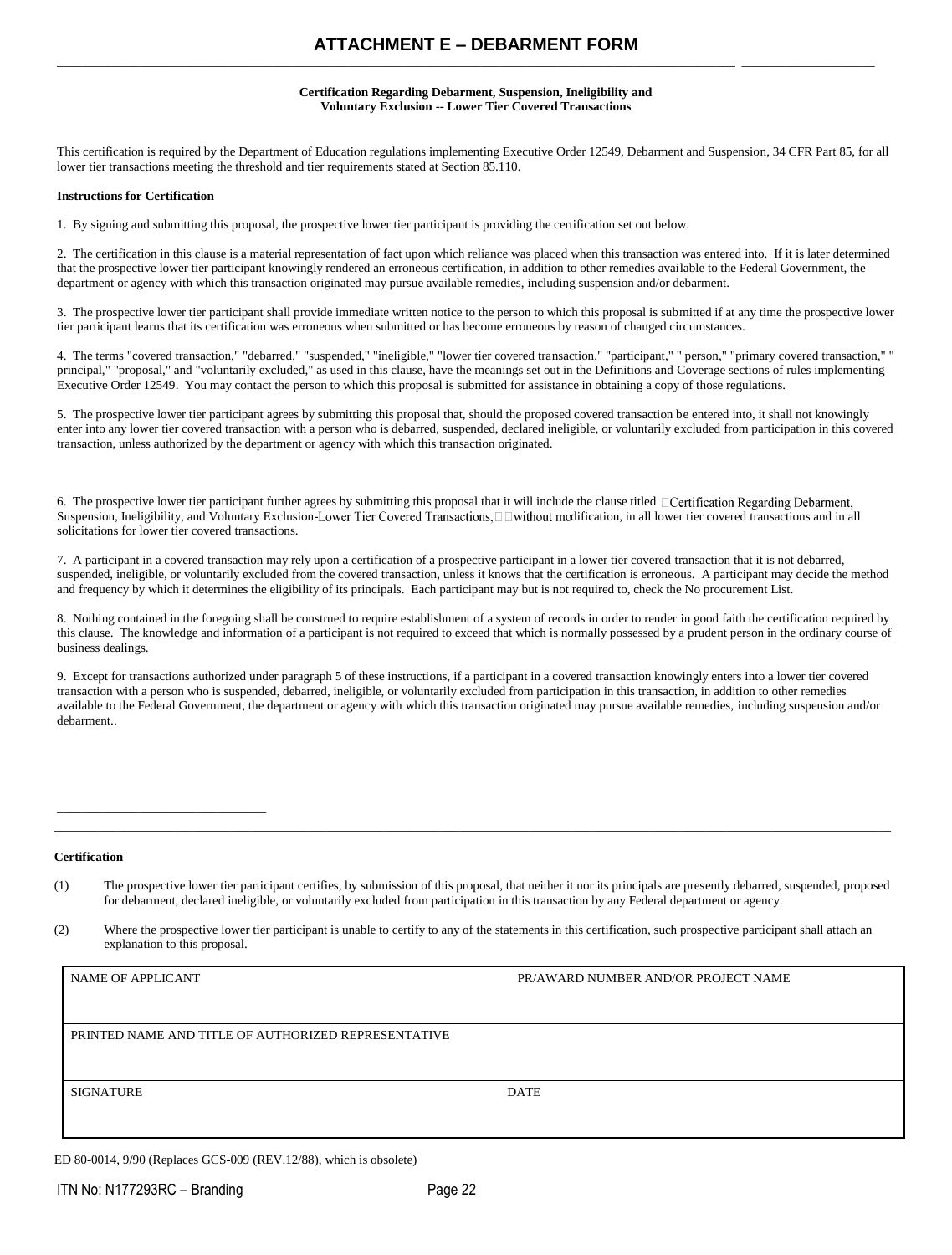## **ATTACHMENT F - DRUG-FREE WORKPLACE CERTIFICATION**

The undersigned proposer, in accordance with Florida Statue 287.087 hereby certifies that

Name of Business

does:

- 1. Publish a statement notifying employees that the unlawful manufacture, distribution, dispensing, possession, or use of a controlled substance is prohibited in the workplace and specifying the actions that will be taken against employees for violations of such prohibition.
- 2. Inform employees about the dangers of drug abuse in the workplace, the business's policy of maintaining a drug-free workplace, any available drug counseling, rehabilitation, employee assistance programs and the penalties that may be imposed upon employees for drug abuse violations.
- 3. Give each employee engaged in providing the commodities or contractual services that are under proposal a copy of the statement specified in Paragraph 1.
- 4. In the statement specified in Paragraph 1, notify the employees that, as a condition of working on the commodities or contractual services that are under proposal, the employee will abide by the terms of the statement and will notify the employer of any conviction of, or plea of guilty or nolo contender to, any violation of Chapter 893 or of any controlled substance law of the United States or any state, for a violation occurring in the workplace no later than five (5) days after such conviction.
- 5. Impose a sanction on, or require the satisfactory participation in a drug abuse assistance or rehabilitation program if such is available in the employee's community, by any employee who is so convicted.
- 6. Make a good faith effort to continue to maintain a drug-free workplace through implementation of Paragraphs 1 thru 5.

As the person authorized to sign this statement, I certify that this firm complies fully with the above requirements.

Signature of Authorized Officer

Date and the contract of the contract of the contract of the contract of the contract of the contract of the contract of the contract of the contract of the contract of the contract of the contract of the contract of the c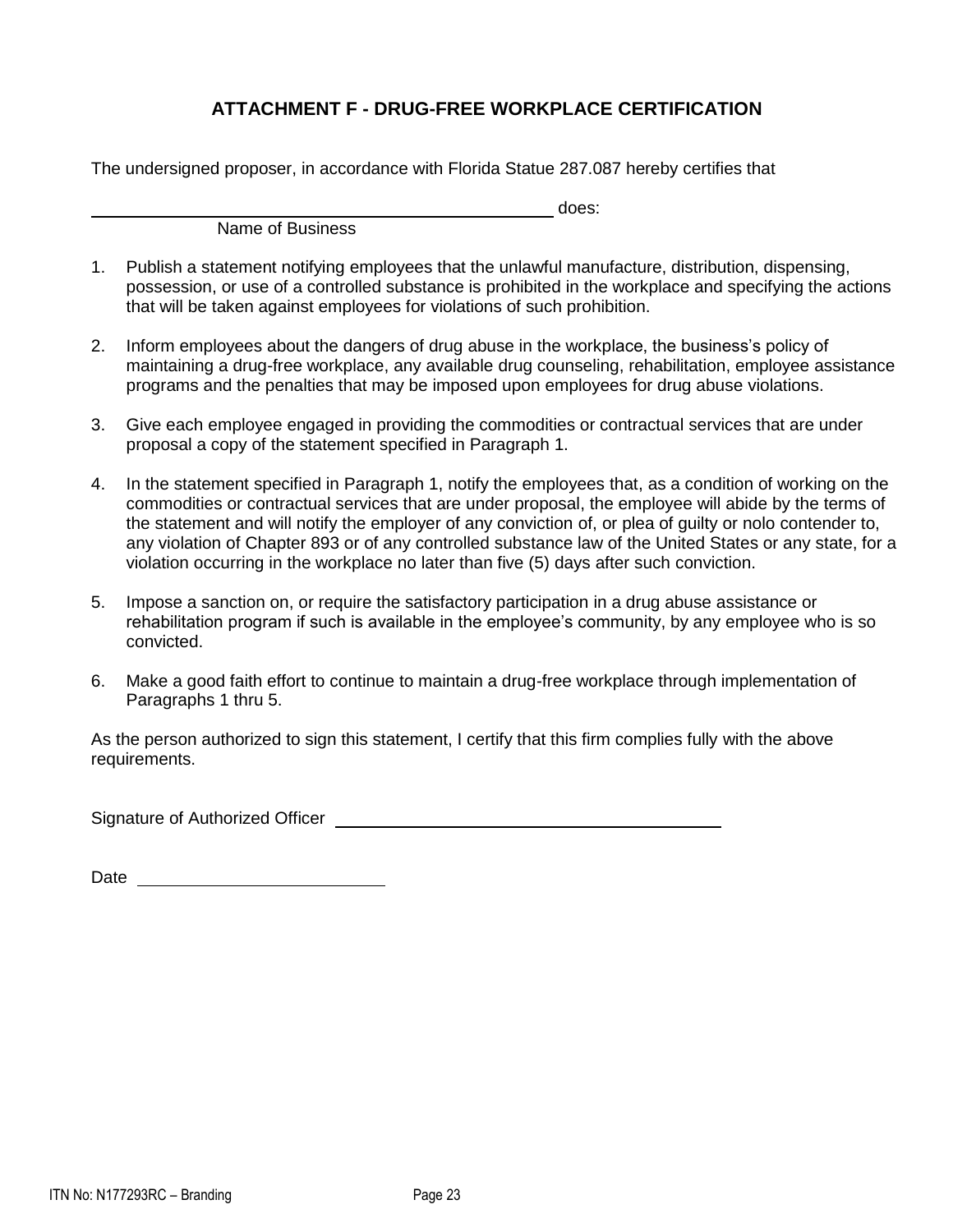#### **ATTACHMENT G - PUBLIC ENTITY CRIMES FORM**

#### **SWORN STATEMENT UNDER SECTION 287.133(3)(A), FLORIDA STATUTES, PUBLIC ENTITY CRIMES**

## THIS FORM MUST BE SIGNED IN THE PRESENCE OF A NOTARY PUBLIC OR OTHER OFFICER AUTHORIZED TO ADMINISTER OATHS.

1. This sworn statement is submitted with Bid, Proposal or Contract No.\_\_\_\_\_\_\_\_\_\_\_\_\_\_\_\_\_\_ for \_\_\_\_\_\_\_\_\_\_\_\_\_\_\_\_\_\_\_\_\_\_\_\_\_\_\_\_\_\_\_\_\_\_\_\_\_\_\_\_. 2. This sworn statement is submitted by \_\_\_\_\_\_\_\_\_\_\_\_\_\_\_\_\_\_\_\_\_\_\_\_\_\_\_\_\_\_\_\_\_\_ (Name of entity submitting sworn statement) whose business address is \_\_\_\_\_\_\_\_\_\_\_\_\_\_\_\_\_\_\_\_\_\_\_\_\_\_\_\_\_\_\_\_\_\_\_\_\_\_\_\_\_\_\_\_\_\_\_\_\_\_\_\_\_ and (if applicable) its Federal Employer Identification Number (FEIN) is \_\_\_\_\_\_\_\_\_\_\_\_\_\_\_\_\_\_\_\_\_\_\_\_\_. If the entity has no FEIN, include the Social Security Number of the individual signing this sworn statement: 3. My name is and my relationship to the \_\_\_\_\_\_\_\_\_\_\_\_\_\_\_\_\_\_\_\_\_\_\_\_\_\_\_\_\_\_\_\_\_ (please print name of individual signing) entity name above is

4. I understand that a "public entity crime" as defined in Paragraph 287.133(1)(g), Florida Statutes, means a violation of any state or federal law by a person with respect to and directly related to the transaction of business with any public entity or with an agency or political subdivision of any other state or with the United States, including, but not limited to, any bid or contract for goods or services to be provided to any public entity or an agency or political subdivision of any other state or of the United States and involving antitrust, fraud, theft, bribery, collusion, racketeering, conspiracy, or material misrepresentation.

- 5. I understand that "convicted" or "conviction" as defined in Paragraph 287.133(1)(b), Florida Statutes, means a violation of guilt or a conviction of a public entity crime, with or without an adjudication of guilt, in any federal or state trial court of record relating to charges brought by indictment or information after July 1, 1989, as a result of a jury verdict, nonjury trial, or entry of a plea of guilty or nolo contendere.
- 6. I understand that an "affiliate" as defined in Paragraph 287.133(1)(a), Florida Statutes, *means*:
	- 1. A predecessor or successor of a person convicted of a public entity crime; or

\_\_\_\_\_\_\_\_\_\_\_\_\_\_\_\_\_\_\_\_\_\_\_\_\_\_\_\_\_\_.

- 2. as entity under the control of any natural person who is active in the management of the entity and who has been convicted of a public entity crime. The term "affiliate" includes those officers, directors, executives, partners, shareholders, employees, members, and agents who are active in the management of an affiliate. The ownership by one person of shares constituting a controlling interest in another person, or a pooling of equipment or income among persons when not for fair market value under an arm's length agreement, shall be a prima facie case that one person controls another person. A person who knowingly enters into a joint venture with a person who has been convicted of a public entity crime in Florida during the preceding 36 months shall be considered an affiliate.
- 7. I understand that a "person" as defined in Paragraph 287.133(1)(e), Florida Statutes, means any natural person or entity organized under the laws of any state or of the United States with the legal power to enter into a binding contract and which bids or applies to bid on contracts for the provision of goods or services let by a public entity, or which otherwise transacts or applies to transact business with a public entity. The term "person" includes those officers, directors, executives, partners, shareholders, employees, members, and agents who are active in management of an entity.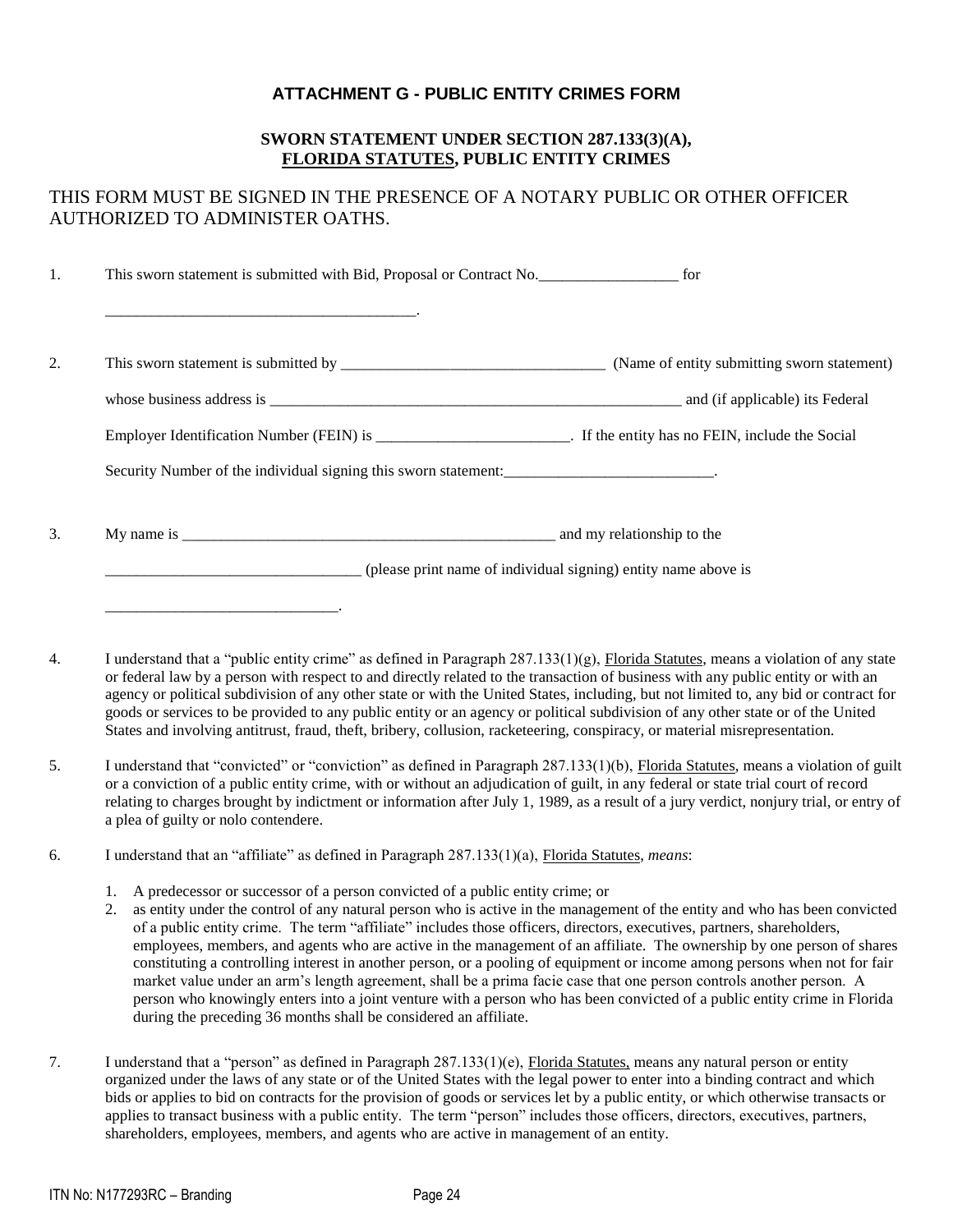8. Based on information and belief, the statement which I have marked below is true in relation to the entity submitting this sworn statement. (Please indicate which statement applies.)

Neither the entity submitting this sworn statement, nor any officers, directors, executives, partners, shareholders, employees, members, or agents who are active in management of the entity, not any affiliate of the entity have been charged with and convicted of a public entity crime subsequent to July 1, 1989.

The entity submitting this sworn statement, or one or more of the officers, directors, executives, partners, shareholders, employees, members, or agents who are active in management of the entity, or an affiliate of the entity has been charged with and convicted of a public entity crime subsequent to July 1, 1989, AND (Please indicate which additional statement applies.)

The person or affiliate has not been placed on the convicted vendor list. (Please describe any action taken by or pending with the Department of General Services.)

(Signature)

Date: \_\_\_\_\_\_\_\_\_\_\_\_\_\_\_\_\_\_\_\_\_\_\_\_\_\_\_\_\_\_\_\_\_\_\_\_\_\_\_\_\_

\_\_\_\_\_\_\_\_\_\_\_\_\_\_\_\_\_\_\_\_\_\_\_\_\_\_\_\_\_\_\_\_\_\_\_\_\_\_\_\_\_\_\_\_\_\_

STATE OF

COUNTY OF \_\_\_\_\_\_\_\_\_\_\_\_\_\_\_\_\_\_\_\_\_\_\_\_\_\_\_\_\_

\_APPEARED IN PERSON BEFORE ME (the undersigned authority), who is

personally known to me or provided the following identification \_\_\_\_\_\_\_\_\_\_\_\_\_\_\_\_\_\_\_\_\_\_\_\_\_, and affixed his/her signature in

the space provided above on this  $\_\_\_\_$  day of  $\_\_\_\_\_\_\_$ , 20 $\_\_\_\_\_$ .

\_\_\_\_\_\_\_\_\_\_\_\_\_\_\_\_\_\_\_\_\_\_\_\_\_\_\_\_\_\_\_\_\_\_\_\_\_\_\_\_\_\_\_\_\_\_\_\_\_\_\_\_\_ NOTARY PUBLIC

My commission expires:

Form PUR 7068 (Rev. 11/89)